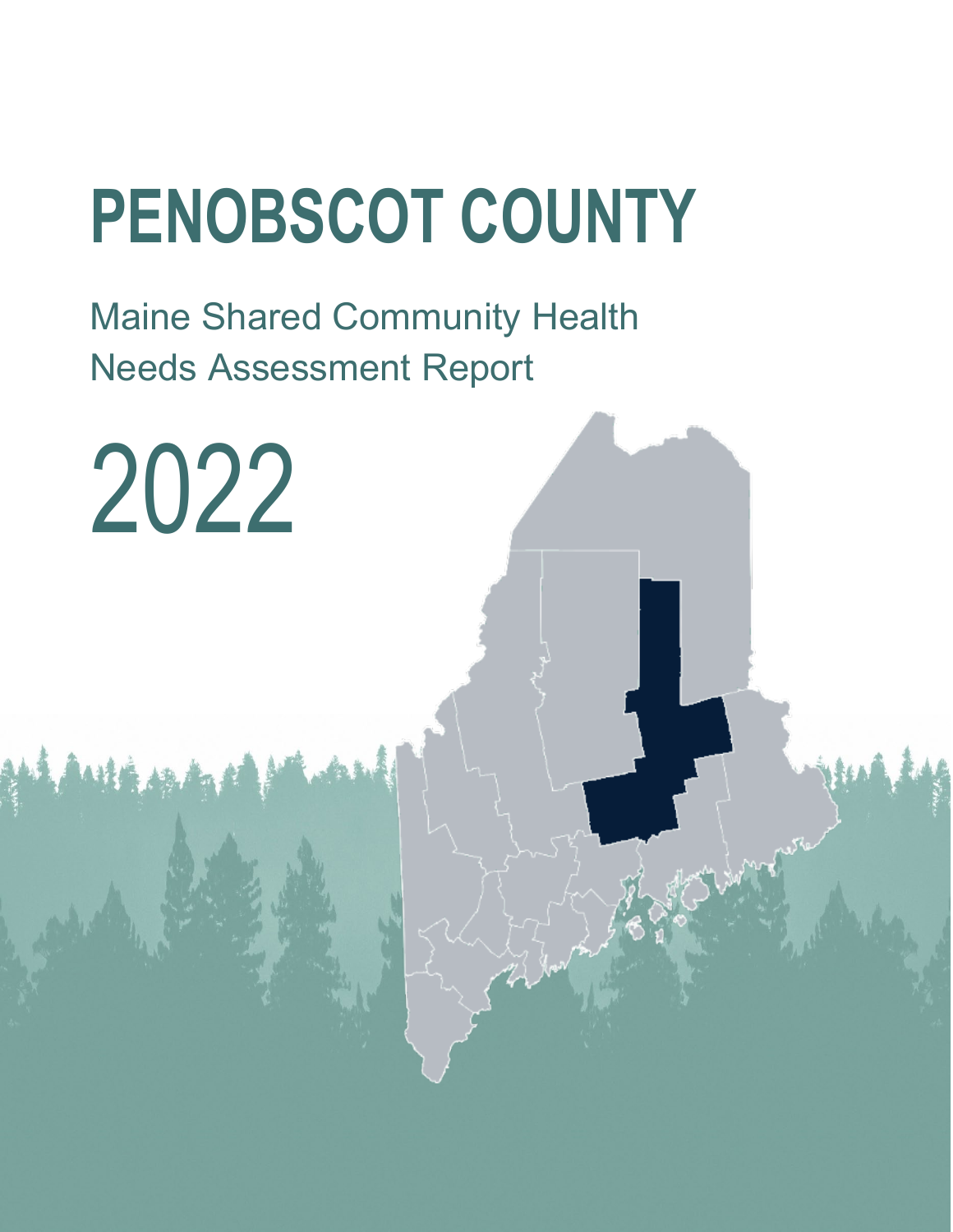### COVID-19 AND OUR HEALTH

While our quantitative data pre-dates the COVID-19 pandemic, the 2021 community health needs assessment outreach took place during the pandemic, and participants noted its impacts in deep and meaningful ways. It was impossible not to recognize the pandemic's impacts on healthcare, health outcomes, behavioral health, and social support systems, especially for those who experience systemic disadvantages.

Challenges in accessing care have impacted chronic disease management and caused delays in nonemergency procedures. Rates of those seeking medical care for even acute health events such as heart attack, stroke, and uncontrolled high blood sugar were low during the early phase of the pandemic due to COVID-19 concerns. This occurred even while the use of telemedicine increased (Kendzerska, et al., 2021). Later in the pandemic, health care usage data from July 2020 through July 2021 show that increases in ICU bed occupancy were followed weeks later by a higher number of deaths not caused by COVID than typically seen before the pandemic. ICU bed occupancy had exceeded 75% of capacity nationwide for at least 12 weeks as of October 25, 2021 (French G., et al., 2021).

Previous disasters have shown that the secondary impacts on population health are long-lasting. For instance, 10 years after Hurricane Katrina, Tulane University Health Sciences Center saw a significant increase in heart disease and related risk factors such as increases in A1C levels, blood pressure, and LDL cholesterol (Fonseca, et al., 2009). The after-effects of disasters such as the Iraqi occupation in Kuwait in 1990, the London bombings in 2005, and the tidal waves and the nuclear meltdown in Fukushima, Japan in 2011 have revealed the need for immediate as well as long-term mental health care (McFarlane & Williams, 2012).

Emerging concerns on the lasting impacts of this pandemic also include the long-term effects of COVID infection as our newest chronic disease. A recent systematic review estimates that more than half of COVID-19 survivors worldwide continue to have COVID-related health problems six months after recovery from acute COVID-19 infection (Groff, et al., 2021). New evidence shows increases in adult diagnoses of diabetes, the risk for diabetes among children, and worsening diabetes among those who already had diabetes after COVID-19 infection (Barrett, et al, 2022).

There are some concerns that the pandemic has had negative impacts on health behaviors. However, the evidence is not yet clear. In Maine, newly available 2020 Maine Behavioral Risk Factors Surveillance System (BRFSS) data on a few key measures give us an early snapshot of the health of Maine adults in the first year of the pandemic. These data do not show any evidence of adverse impacts on trends in smoking, alcohol use, overweight, obesity, or physical activity. Self-reported alcohol use, binge drinking, and current smoking in 2020 were at the lowest levels since 2011 (Maine CDC, unpublished analysis). Drug overdose deaths increased by 33% in 2020 and by another estimated 23% in 2021 according to preliminary findings (Maine Attorney General's Office); it is not clear whether this is a continuation of previous trends, other factors, or due to the pandemic.

The pandemic is affecting different segments of the population more than others. The August 2021/COVID Resilience Survey showed that younger people, people of color, and those with lower incomes all had elevated stress (American Psychological Association). In Maine, Black or African Americans experience a disproportionate share of the COVID-19 burden as they are only 1.4% of Maine's total population yet, as of January 19, 2022, makeup 3.1% of cases and hospitalizations (Maine DHHS).

Thus, the findings in the 2022 Maine Shared CHNA Reports which show the most often identified priorities such as mental health, substance and alcohol use, access to care, and social determinants of health take on new meaning and an increased sense of urgency.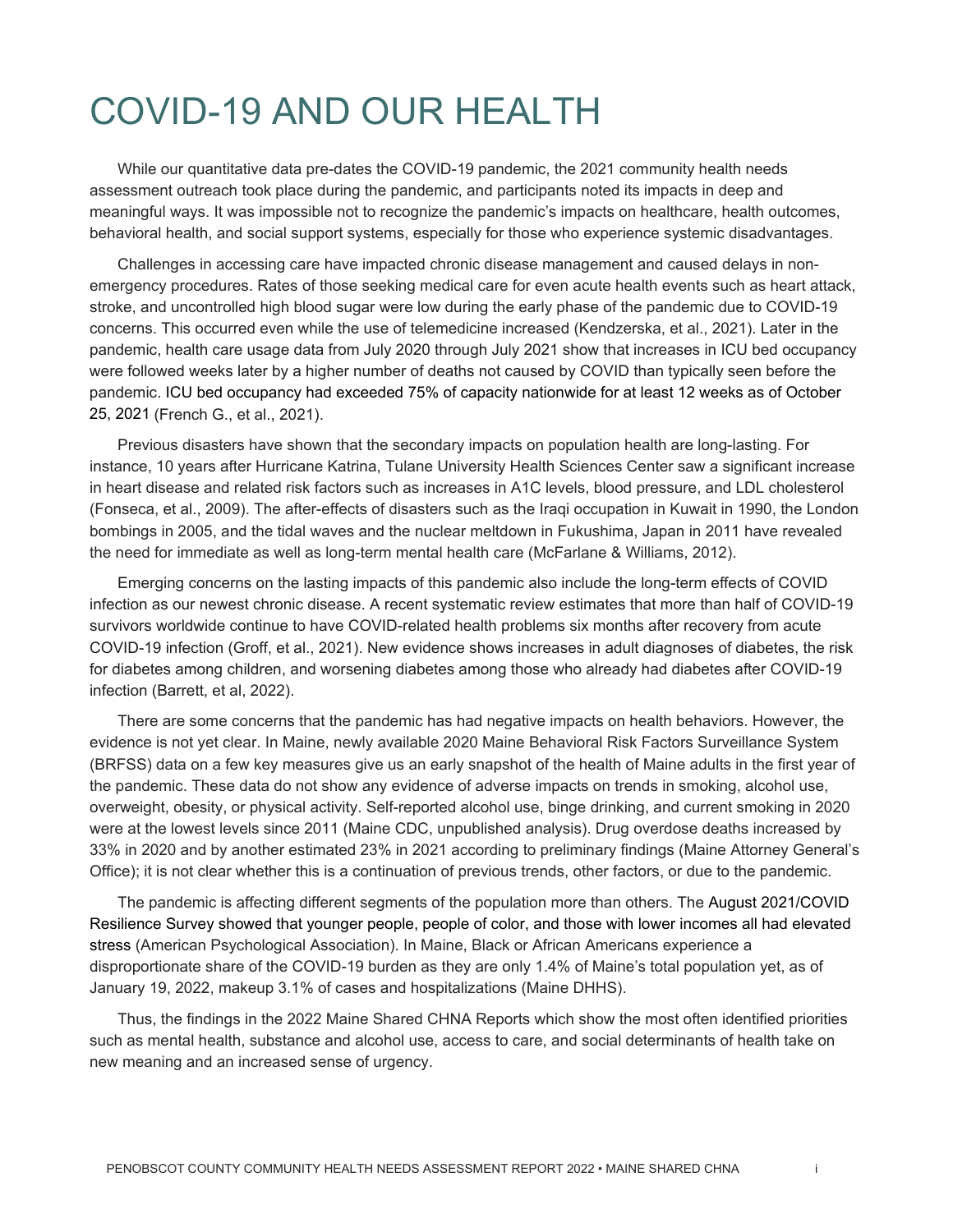#### **References:**

- American Psychological Association (2021). Stress in America™ 2021: Stress and Decision-Making During the Pandemic. Last accessed 4/5/2022[: https://www.apa.org/news/press/releases/stress/2021/october](https://www.apa.org/news/press/releases/stress/2021/october-decision-making)[decision-making](https://www.apa.org/news/press/releases/stress/2021/october-decision-making)
- Barrett CE, Koyama AK, Alvarez P, et al. (2022). Risk for Newly Diagnosed Diabetes >30 Days After SARS-CoV-2 Infection Among Persons Aged <18 Years — United States, March 1, 2020–June 28, 2021. *Morbidity and Mortal Weekly Report*. January 14, 2022;*71*(2); 59–65. DOI: <http://dx.doi.org/10.15585/mmwr.mm7102e2>
- French G, Hulse M, Nguyen D, et al. (2021). Impact of Hospital Strain on Excess Deaths During the COVID-19 Pandemic — United States, July 2020–July 2021. *Morbidity and Mortal Weekly Report*. November 19, 2021;70(46);1613–1616. DOI[: http://dx.doi.org/10.15585/mmwr.mm7046a5](http://dx.doi.org/10.15585/mmwr.mm7046a5)
- Fonseca, V. A., Smith, H., Kuhadiya, N., et al. (2009). Impact of a Natural Disaster on Diabetes, *American Diabetes Association Diabetes Care.* September, 2009. 32(9); 1632-1638, DOI: 10.2337/dc09-0670. Last accessed 4/5/2022[: https://www.ncbi.nlm.nih.gov/pmc/articles/PMC2732170/](https://www.ncbi.nlm.nih.gov/pmc/articles/PMC2732170/)
- Groff, D., Sun, A., Ssentongo, A. E., et al. (2021). Short-term and Long-term Rates of Postacute Sequelae of SARS-CoV-2 Infection: A Systematic Review. *JAMA network open*, 4(10), e2128568. <https://doi.org/10.1001/jamanetworkopen.2021.28568>
- Kendzerska, T., Zhu, D. T., Gershon, A. S., et al. (2021). The Effects of the Health System Response to the COVID-19 Pandemic on Chronic Disease Management: A Narrative Review. *Risk management and healthcare policy*. Volume 2021:14, 575–584.<https://doi.org/10.2147/RMHP.S293471>
- Maine Attorney General's Office, Overdose Data. Last accessed 4/5/2022: <https://www.maine.gov/ag/news/article.shtml?id=5041404>
- Maine Department of Health and Human Services, (Maine DHHS) COVID-19 Dashboard, last accessed 1/20/2022: [https://www.maine.gov/dhhs/mecdc/infectious](https://www.maine.gov/dhhs/mecdc/infectious-disease/epi/airborne/coronavirus/data.shtml)[disease/epi/airborne/coronavirus/data.shtml](https://www.maine.gov/dhhs/mecdc/infectious-disease/epi/airborne/coronavirus/data.shtml)
- McFarlane, A.C., Williams., R. (2012). Mental Health Services Required after Disasters, *Depression Research and Treatment.* Volume 2012, Article ID 970194, DOI: 10.1155/2012/970194 10.1155/2012/970194. Last accessed 4/5/2022: [https://www.ncbi.nlm.nih.gov/pmc/articles/PMC3395273/pdf/DRT2012-](https://www.ncbi.nlm.nih.gov/pmc/articles/PMC3395273/pdf/DRT2012-970194.pdf) [970194.pdf](https://www.ncbi.nlm.nih.gov/pmc/articles/PMC3395273/pdf/DRT2012-970194.pdf)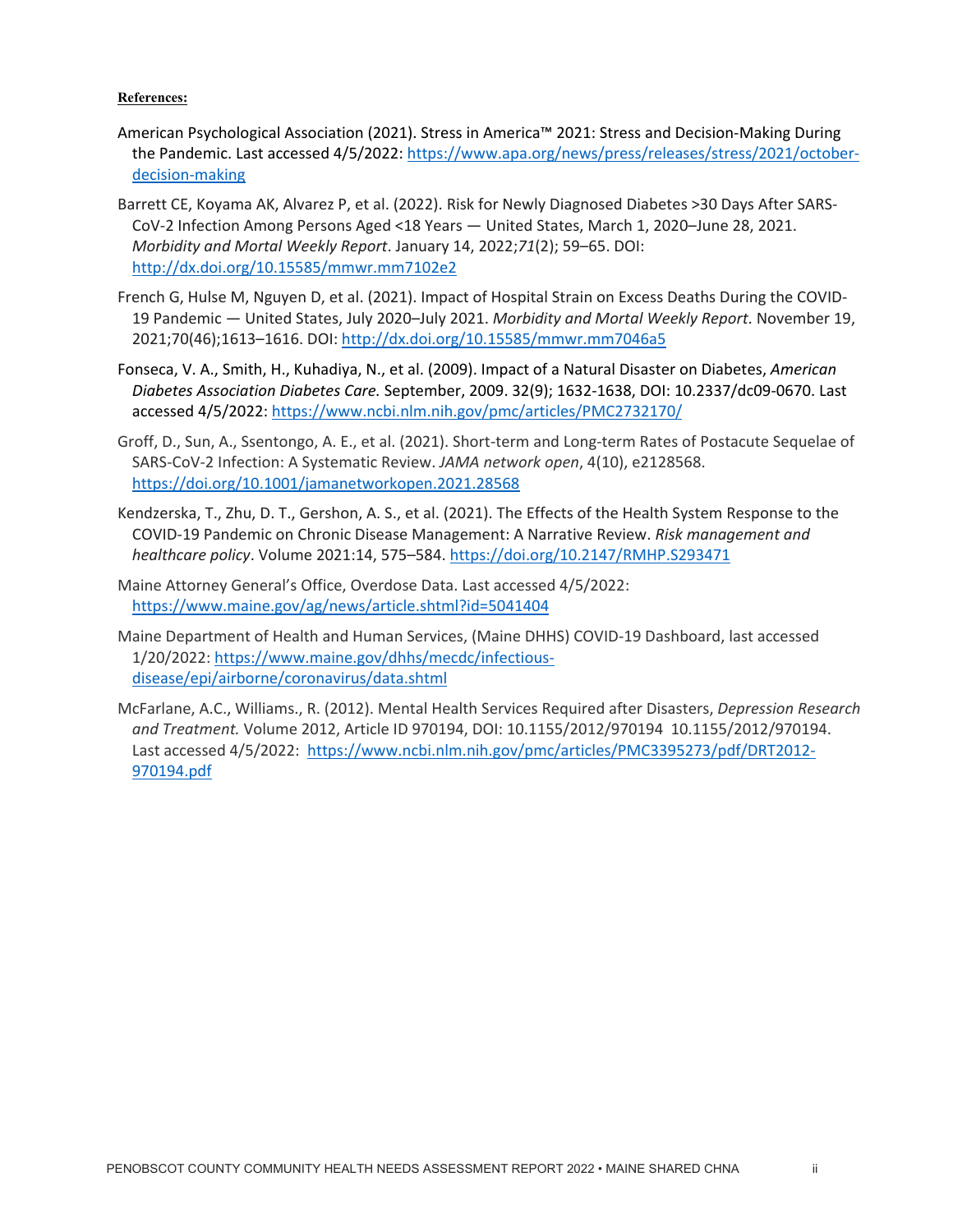# TABLE OF CONTENTS

# INTRODUCTION

The **Maine Shared Community Health Needs Assessment (Maine Shared CHNA)** is a collaboration between Central Maine Healthcare (CMHC), Maine Center for Disease Control and Prevention (Maine CDC), MaineGeneral Health (MGH), MaineHealth (MH), and Northern Light Health (NLH). The vision of the Maine Shared CHNA is to turn health data into action so that Maine will become the healthiest state in the U.S.

The mission of the Maine Shared CHNA is to:

- Create Shared CHNA Reports,
- Engage and activate communities, and
- Support data-driven health improvements for Maine people.

This is the fourth Maine Shared CHNA and the third conducted on a triennial basis. The Collaboration began with the One Maine initiative published in 2010. The project was renamed to the Shared Health Needs Assessment and Planning Process in 2015 which informed the 2016 final reports, and renamed to the Maine Shared CHNA in 2018, which informed the 2019 final reports. The 2021 community engagement cycle has informed the 2022 final reports.

New this cycle is an expanded effort to reach those who may experience systemic disadvantages and therefore experience a greater rate of health disparities. Two types of outreach were piloted in this effort. One effort included nine community sponsored events hosted by organizations representing the following communities: Black or African Americans; people who are deaf or hard of hearing; people with a mental health diagnosis; people with a disability; people who define themselves or identify as lesbian, gay, bisexual, transgender, and queer and/or questioning (LGBTQ+); people with low income; older adults; people who are homeless or formerly homeless; and youth. In addition to these events, 1,000 oral surveys were conducted in collaboration with eight ethnic-based community organizations' community health workers to better reach Maine's immigrant population. A complete description of how these efforts were deployed and a listing of those who provided input is provided in the Methodology section on page 21.

All of the County, District, and State reports and additional information and data can be found on our web page: [www.mainechna.org.](http://www.mainechna.org/)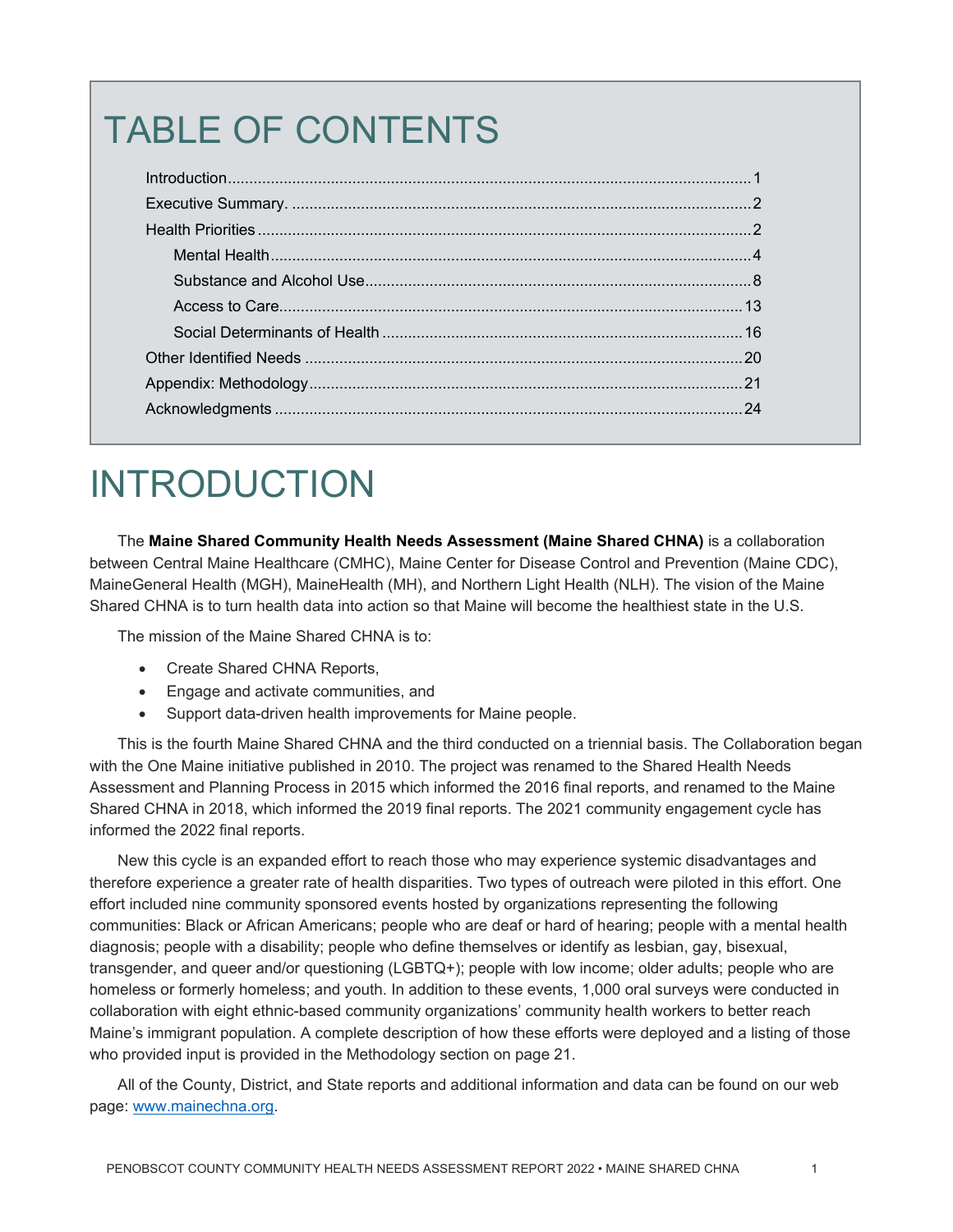# EXECUTIVE SUMMARY

### LEADING CAUSES OF DEATH

One way to view the top health priorities is to consider their contributions to Maine's morbidity, mortality, and overall quality of life issues. It is important to note Maine's leading causes of death to put the communityidentified health priorities into perspective. This includes underlying causes of death such as tobacco use, substance and alcohol use, and obesity.

| Table 1. Leading Causes of Death  |                                   |  |  |  |  |
|-----------------------------------|-----------------------------------|--|--|--|--|
| <b>MAINE</b>                      | <b>PENOBSCOT COUNTY</b>           |  |  |  |  |
| Cancer                            | Cancer                            |  |  |  |  |
| <b>Heart Disease</b>              | <b>Heart Disease</b>              |  |  |  |  |
| Unintentional Injury              | Unintentional Injury              |  |  |  |  |
| Chronic Lower Respiratory Disease | Chronic Lower Respiratory Disease |  |  |  |  |
| Stroke                            | Stroke                            |  |  |  |  |
|                                   |                                   |  |  |  |  |

### TOP HEALTH PRIORITIES

The participants of the Penobscot County forum have identified the following health priorities:

| Table 2. Top Health Priorities for Penobscot<br>County |                   |  |  |  |  |
|--------------------------------------------------------|-------------------|--|--|--|--|
| <b>PRIORITIES</b>                                      | <b>% OF VOTES</b> |  |  |  |  |
| <b>Mental Health</b>                                   | 59%               |  |  |  |  |
| Substance and Alcohol Use                              | 46%               |  |  |  |  |
| Access to Care                                         | 42%               |  |  |  |  |
| Social Determinants of Health                          |                   |  |  |  |  |

Statewide, participants in engagement activities identified similar top four priorities in the 2021 engagement process as was in 2018.

| Table 3. Top Health Priorities for County/State |  |      |      |  |  |  |
|-------------------------------------------------|--|------|------|--|--|--|
| <b>PRIORITIES</b>                               |  | 2018 | 2021 |  |  |  |
| <b>Mental Health</b>                            |  |      |      |  |  |  |
| Substance and Alcohol Use                       |  |      |      |  |  |  |
| Access to Care                                  |  |      | ✓    |  |  |  |
| Social Determinants of Health                   |  |      |      |  |  |  |
| Older Adult Health                              |  |      |      |  |  |  |
| Physical Activity, Nutrition,                   |  |      |      |  |  |  |
| and Weight                                      |  |      |      |  |  |  |
| ✓ County Priority ● State Priority              |  |      |      |  |  |  |

Common themes identified by participants in 2021 include an emerging mental health crisis; challenges in access to healthcare, including mental health providers; issues related to poverty, transportation,

and other social determinants of health in a rural state; and increasing rates of substance and alcohol use.

The following pages describe each of these priorities in more detail including the **major health concerns** identified by participants in the community engagement process. There is a description of community-identified resources available to address those concerns as well as any related gaps or needs. Where available, there is also information for certain groups that are at higher risk due to systemic disadvantages. Finally, following the sections that discuss each of the health priorities is a listing of other health issues that were raised by community members but were not identified as priorities.

### **DEMOGRAPHICS**

Penobscot has the third-largest population in the state. It has a lower income and educational attainment with higher rates of those living in poverty or with a disability. The county has a younger population than the state overall.

| Table 4. Selected Demographics |               |              |  |  |  |
|--------------------------------|---------------|--------------|--|--|--|
|                                | <b>COUNTY</b> | <b>MAINE</b> |  |  |  |
| Population numbers             | 151,774       | 1.34M        |  |  |  |
| Median household income        | \$50,808      | \$57,918     |  |  |  |
| Unemployment rate              | 5.4%          | 5.4%         |  |  |  |
| Individuals living in poverty  | 14.8%         | 11.8%        |  |  |  |
| Children living in poverty     | 13.9%         | 13.8%        |  |  |  |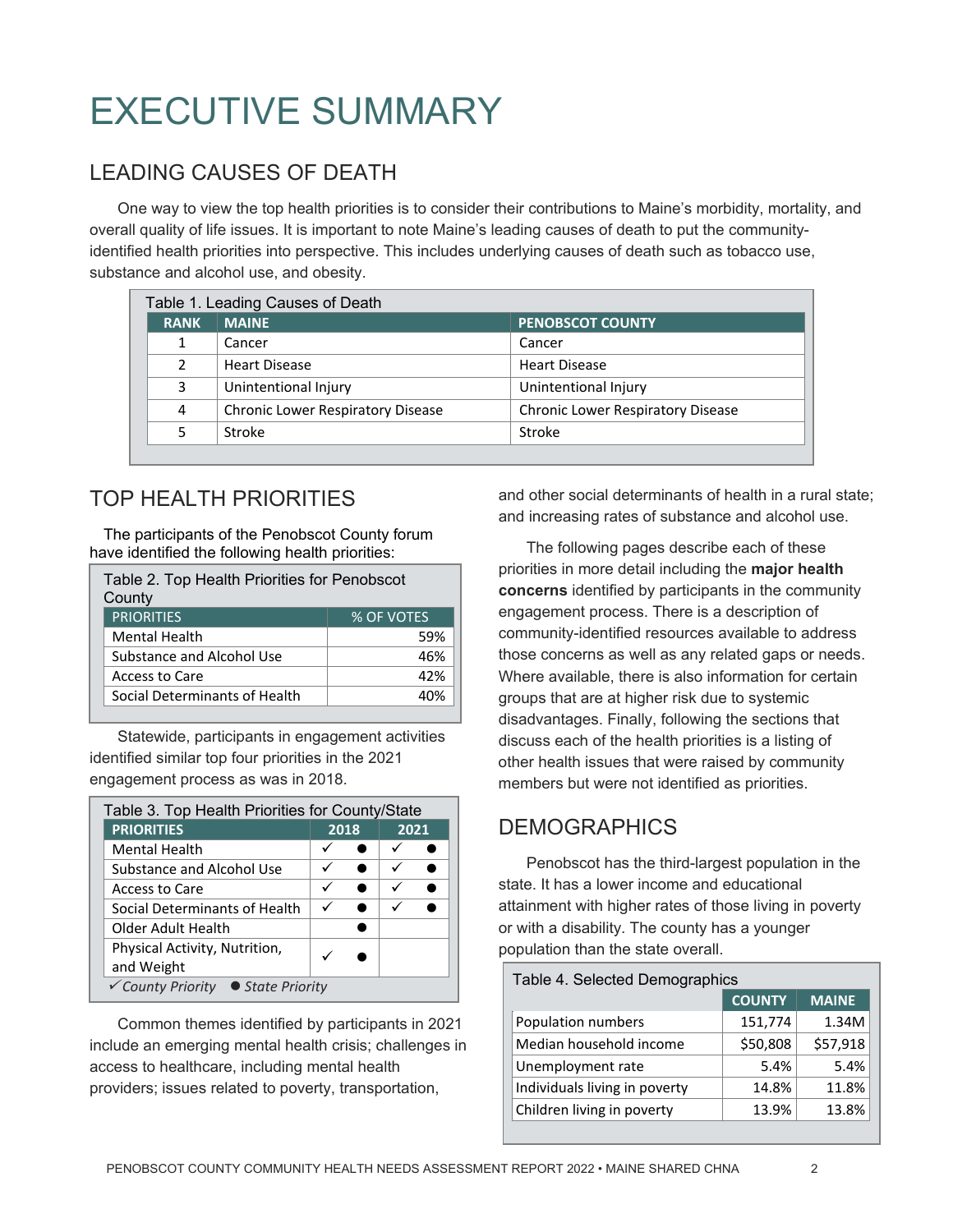| Table 4. Selected Demographics (continued) |               |              |  |  |  |
|--------------------------------------------|---------------|--------------|--|--|--|
|                                            | <b>COUNTY</b> | <b>MAINE</b> |  |  |  |
| 65+ living alone                           | 29.4%         | 29.0%        |  |  |  |
| Associate's degree or higher (age<br>$25+$ | 38.3%         | 41.9%        |  |  |  |
| Gay, lesbian, and bisexual (adults)        | 3.7%          | 3.5%         |  |  |  |
| Persons with a disability                  | 19.0%         | 16.0%        |  |  |  |
| Veterans                                   | 9.1%          | 9.6%         |  |  |  |

| Table 5. Race/Ethnicity in Penobscot County |       |                       |  |  |  |
|---------------------------------------------|-------|-----------------------|--|--|--|
|                                             |       | <b>PERCENT NUMBER</b> |  |  |  |
| American Indian/Alaskan Native              | 1.3%  | 1,910                 |  |  |  |
| Asian                                       | 1.0%  | 1,492                 |  |  |  |
| Black/African American                      | 0.9%  | 1,291                 |  |  |  |
| Native Hawaiian or other Pacific            |       |                       |  |  |  |
| Islander                                    |       |                       |  |  |  |
| White                                       | 94.5% | 143,465               |  |  |  |
| Some other race                             | 0.3%  | 462                   |  |  |  |
| Two or more races                           | 2.0%  | 3,096                 |  |  |  |
|                                             |       |                       |  |  |  |
| <b>Hispanic</b>                             | 1.4%  | 2,061                 |  |  |  |
| Non-Hispanic                                | 98.6% | 149,713               |  |  |  |

### HEALTH EQUITY

There is significant agreement between the priorities chosen during county forums and those identified through community-sponsored events and oral surveys. The underlying root causes for those who may experience systemic disadvantages differ depending on local resources and unique characteristics and cultural norms for each subpopulation. These differences are best identified through further collaboration at the community level.

For a detailed look at what each community identified as priority health topics, as well as any gaps or barriers and resources or assets, please see the State Report, found on the Maine Shared CHNA website, [www.mainechna.org.](http://www.mainechna.org/)

For a quantitative look at how these differences affect health outcomes, see the Health Equity Data Sheets, also found on the Maine Shared CHNA website, [www.mainechna.org.](http://www.mainechna.org/)

#### Figure 1. Age distribution for Penobscot County



### NEXT STEPS

This assessment report will be used to fulfill the Internal Revenue Service (IRS) requirements for nonprofit hospitals as well as the Public Health Accreditation Board (PHAB) requirements for state and local public health departments. The next steps include:

- For hospitals, create an informed implementation strategy designed to address the identified needs.
- For District Coordinating Councils, create District Health Improvement Plans.
- For the Maine CDC, create an informed State Health Improvement Plan.

This report will also be used by policymakers, nonprofits, businesses, academics, and countless community partners to support strategic planning, coalition building, and grant writing. Taken together, these steps can lead to Maine becoming the healthiest state in the nation.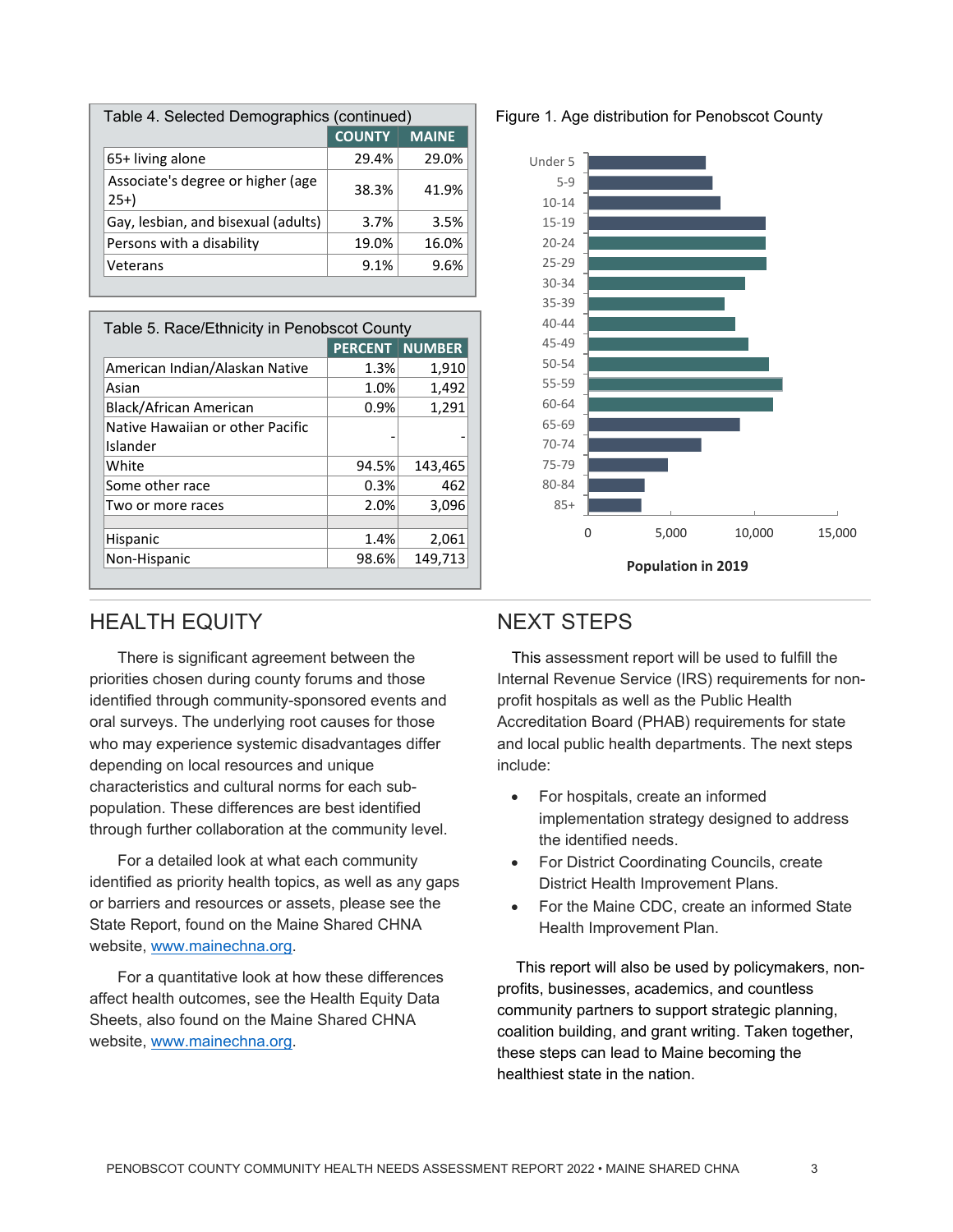# PRIORITY: MENTAL HEALTH

### KEY TAKEAWAYS FOR PENOBSCOT COUNTY

Mental Health was the top priority identified in Penobscot County. It was also identified as a top health concern in all other counties and underserved communities across the state. Mental health includes emotional, psychological, and social well-being. It affects how we think, feel, and act. It also helps determine how we handle stress, relate to others, and make healthy choices. [1](#page-6-0)

During an event with those with a mental health diagnosis, participants noted extremely long waitlists for services, highlighting a need for more highquality mental health services. Participants also suggested the need for more case management, supportive, and wrap-around services, as those with a mental health diagnosis required varied and nuanced care and treatment.

*"Mental health - concern for the population overall but especially for youth and adolescents (ACEs, suicide, screen time, lack of social connection)"*

**Availability of mental health providers** in Penobscot County was the most frequently mentioned indicator related to mental health. Community members noted the low availability of mental health providers in the area, both for inpatient and outpatient care. They also noted long waitlists to access mental health care services. The over use of the **emergency department** to address mental health needs was identified by 42% of community forum participants. In Penobscot County, mental health emergency department rate per 10,000 was 178.2. This rate is is similar to Maine overall (181.5).

During the 2015-2017 time period, 28.5% (1 in 4) **adults reported experiencing depression** in their lifetime, which is significantly higher than the state during the same time period (23.7%).

<span id="page-6-0"></span> $\overline{a}$ 

**Mental health issues among youth** were concerning to those in the community, particularly the rate at which youth experience **suicidal ideation** and feeling **sad and hopeless**. In 2019, 32.5% of high school students and 21.1% of middle school students in Penobscot County reported feeling sad or hopeless for two or more weeks in a row. This was a significant increase for high school students.

In addition, 16.2% of high school students and 18.6% of middle school students seriously considered suicide during the same period. These rates were similar to Maine overall. There were concerns about the impact of the COVID-19 pandemic on youth, including potential increases in adverse childhood experiences (ACEs) resulting from the pandemic which forced homeschooling in potentially unsafe situations while decreasing access to school-based supports.

*"We lack vision and spend vast sums treating symptoms of SUDS and mental health and far too little on prevention and early intervention."*

**Youth with disabilities** who experience mental health issues are a particularly vulnerable population. They require access to providers who can connect and communicate in ways to meet their unique needs.

Participants mentioned community resources such as federal Substance Abuse and Mental Health Services Administration (SAMSHA) grants for community navigators, Maine's Crisis and Suicides Hotlines, 211 Maine, National Alliance on Mental Illness (NAMI), and Maine's services like weekly support groups.

*For more information about how those who may experience systemic disadvantages are impacted by this priority health topic area, please see the State CHNA Report.*

<sup>1</sup> Centers for Disease Control and Prevention. Available from: https://www.cdc.gov/mentalhealth/index.htm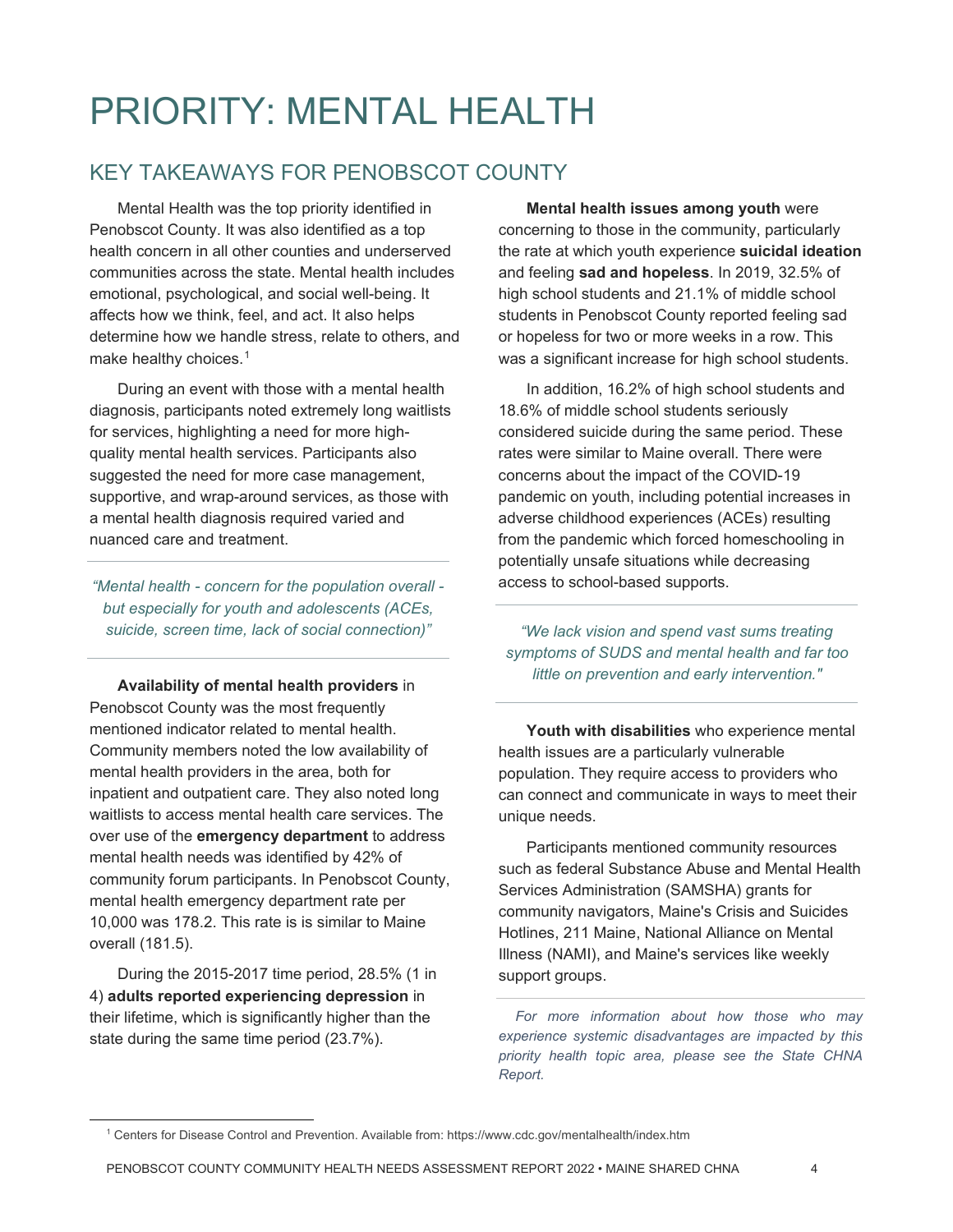### MAJOR HEALTH CONCERNS FOR PENOBSCOT COUNTY

|                                                                           | <b>PENOBSCOT COUNTY</b> |                    |               | <b>BENCHMARKS</b>  |       |               |       |
|---------------------------------------------------------------------------|-------------------------|--------------------|---------------|--------------------|-------|---------------|-------|
| <b>INDICATOR</b>                                                          | <b>POINT 1</b>          | <b>POINT 2</b>     | <b>CHANGE</b> | <b>MAINE</b>       | $+/-$ | U.S.          | $+/-$ |
| <b>MENTAL HEALTH</b>                                                      |                         |                    |               |                    |       |               |       |
| Mental health emergency department rate<br>per 10,000 population          |                         | 2016-2018<br>178.2 | N/A           | 2016-2018<br>181.5 |       |               | N/A   |
| Depression, current symptoms (adults)                                     | 2012-2014<br>9.8%       | 2015-2017<br>11.6% |               | 2015-2017<br>9.5%  |       |               | N/A   |
| <b>Depression, lifetime</b>                                               | 2012-2014<br>24.3%      | 2015-2017<br>28.5% |               | 2015-2017<br>23.7% |       | 2017<br>19.1% | N/A   |
| Anxiety, lifetime                                                         | 2012-2014<br>19.8%      | 2015-2017<br>23.9% |               | 2015-2017<br>21.4% |       |               | N/A   |
| Sad/hopeless for two weeks in a row (high<br>school students)             | 2017<br>28.3%           | 2019<br>32.5%      |               | 2019<br>32.1%      |       |               | N/A   |
| Sad/hopeless for two weeks in a row<br>(middle school students)           | 2017<br>23.0%           | 2019<br>21.1%      |               | 2019<br>24.8%      |       |               | N/A   |
| Seriously considered suicide (high school<br>students)                    | 2017<br>15.4%           | 2019<br>16.2%      |               | 2019<br>16.4%      | O     |               | N/A   |
| Seriously considered suicide (middle school<br>students)                  | 2017<br>15.7%           | 2019<br>18.6%      |               | 2019<br>19.8%      |       |               | N/A   |
| Chronic disease among persons with<br>depression                          |                         | 2011-2017<br>37.6% | N/A           | 2011-2017<br>30.8% |       |               | N/A   |
| Ratio of population to psychiatrists                                      |                         | 2019<br>14.006.0   | N/A           | 2019<br>12,985.0   | N/A   |               | N/A   |
| <b>Currently receiving outpatient mental</b><br>health treatment (adults) | 2012-2014<br>18.2%      | 2015-2017<br>20.2% | N/A           | 2015-2017<br>18.0% | N/A   |               | N/A   |

|         | CHANGE columns shows statistically significant changes in the indicator over time.                         |
|---------|------------------------------------------------------------------------------------------------------------|
| Ŵ       | means the health issue or problem is getting better over time.                                             |
|         | means the health issue or problem is getting worse over time.                                              |
| O       | means the change was not statistically significant.                                                        |
| N/A     | means there is not enough data to make a comparison.                                                       |
|         | BENCHMARK columns compare the county data to the state and national data.                                  |
| т       | means the county is doing significantly better than the state or national average.                         |
|         | means the county is doing significantly worse than the state or national average.                          |
| ∩       | means there is no statistically significant difference between the data points.                            |
| N/A     | means there is not enough data to make a comparison.                                                       |
|         | <b>ADDITIONAL SYMBOLS</b>                                                                                  |
| $\star$ | means results may be statistically unreliable due to small numbers, use caution when interpreting.         |
|         | means data is unavailable because of lack of data or suppressed data due to a small number of respondents. |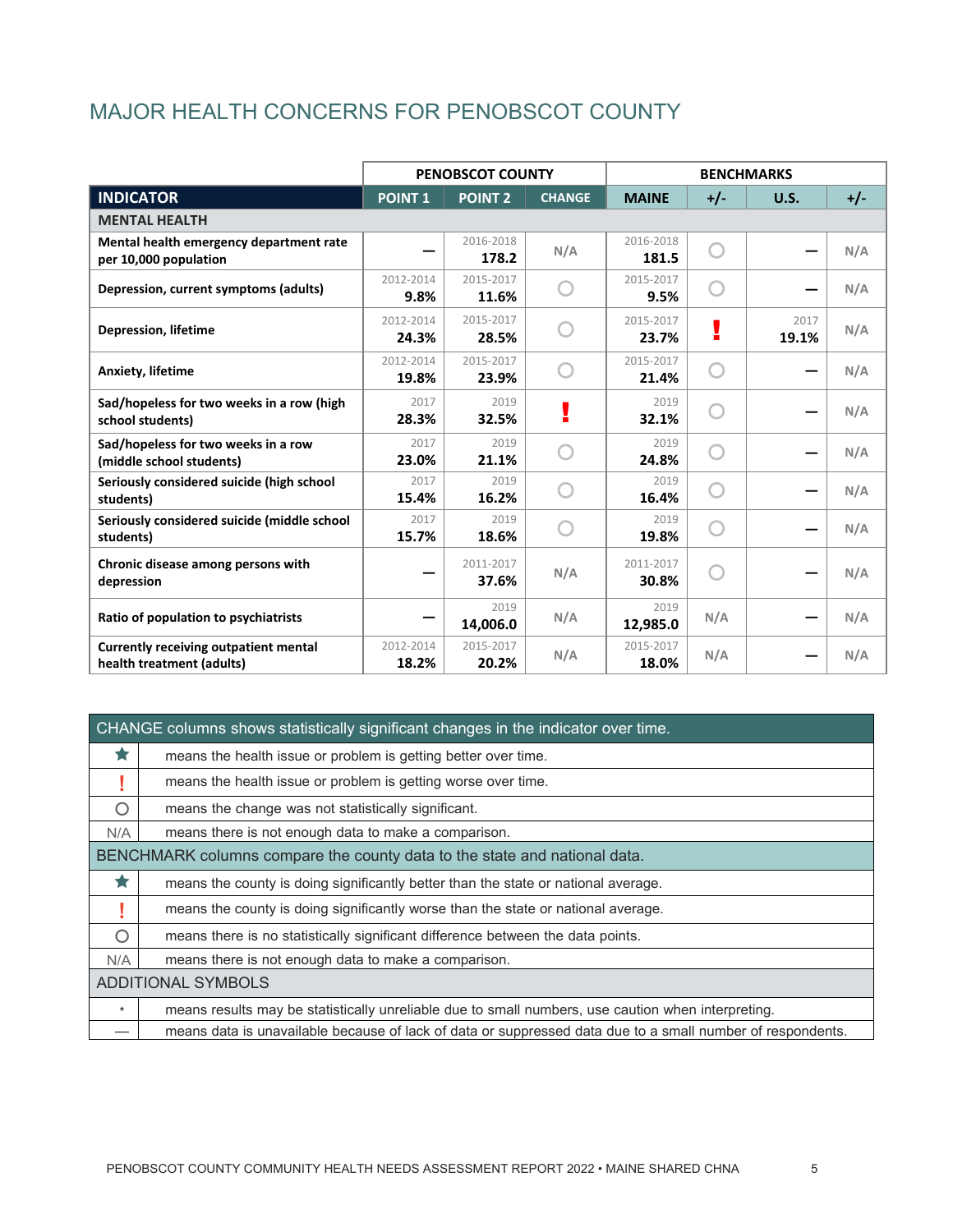### COMMUNITY RESOURCES TO ADDRESS MENTAL HEALTH

Community members identified multiple available treatment options and the presence of youth mental health resources as assets available for the Penobscot County community. The community also identified barriers to care, including a lack of mental health providers, a need for additional youth mental health services, a lack of focus on prevention, and the potentially serious consequences of untreated mental health issues as ongoing challenges Penobscot County will need to overcome.

The following information was gathered from participants during a group activity. Participants were asked to share their knowledge of the gaps and needs or resources and assets in their communities regarding the identified health priorities. The numbers in parentheses indicate the number of times community members mentioned or concurred with what was listed.

| <b>AVAILABLE RESOURCES</b>                                 | <b>GAPS/NEEDS</b>                                                                   |
|------------------------------------------------------------|-------------------------------------------------------------------------------------|
| Collaboration                                              | <b>Collaboration</b>                                                                |
| The community wants to see things get better (6)           | Need better coordination (3)                                                        |
| Community Health Leadership Board (3)                      |                                                                                     |
| This Community Health Needs Assessment (CHNA)              | <b>Providers</b>                                                                    |
| process (3)                                                | Not enough providers in general (32)                                                |
| Media Engagement - local papers, social media              | Lack of skills and education necessary among providers                              |
|                                                            | on addressing mental health (9)                                                     |
| <b>Treatment</b>                                           | Not enough providers, and social workers in schools (5)                             |
| Northern Light Acadia Hospital and Acadia CARES            |                                                                                     |
| (Child-Adolescent Resource and Educational Series) (14)    | <b>Barriers to Treatment</b>                                                        |
| Telehealth (7)                                             | Long waitlists and times (14)                                                       |
| Public health nurses that go to homes (2)                  | Lack of inpatient beds (13)                                                         |
| Penobscot Community Health Centers (PCHC)                  | Poor access to outpatient services (6)                                              |
| <b>Substance Abuse and Mental Health Services</b>          | Local access issues (3                                                              |
| Administration (SAMSHA) grants for community               | Sometimes only affiliated through Primary Care (2)                                  |
| navigators (4)<br>Maine's Crisis and Suicides Hotlines (3) | Lack of insurance coverage for mental health services<br>Need more Insurance access |
| National Alliance on Mental Illness (NAMI) Maine's         | The social stigma of mental health (19);                                            |
| services like weekly support groups (2)                    | General lack of education and knowledge of mental                                   |
| Together Place community center                            | health (4)                                                                          |
|                                                            | Lack of reporting of intimate partner violence and child                            |
| Prevention                                                 | abuse (3)                                                                           |
| Access to culture and arts                                 | General lack of support services (2)                                                |
| Awareness/stigma                                           | Broadband access issues for telehealth (3)                                          |
| More people are open to having conversations early         |                                                                                     |
| and increased awareness of mental health (5)               | Stress/Isolation                                                                    |
| Increased education in emergency departments               | General lack of hope (3)                                                            |
|                                                            | Too much stress on families, e.g., work schedules,                                  |
|                                                            | poverty, low pay jobs (2)                                                           |
|                                                            | Isolation caused by COVID (3)                                                       |
|                                                            | Not enough support for employees' mental health for                                 |
|                                                            | those on front lines, e.g., DHHS (2)                                                |
|                                                            |                                                                                     |
|                                                            |                                                                                     |

#### Table 6. Gaps/Needs and Available Resources (Mental Health)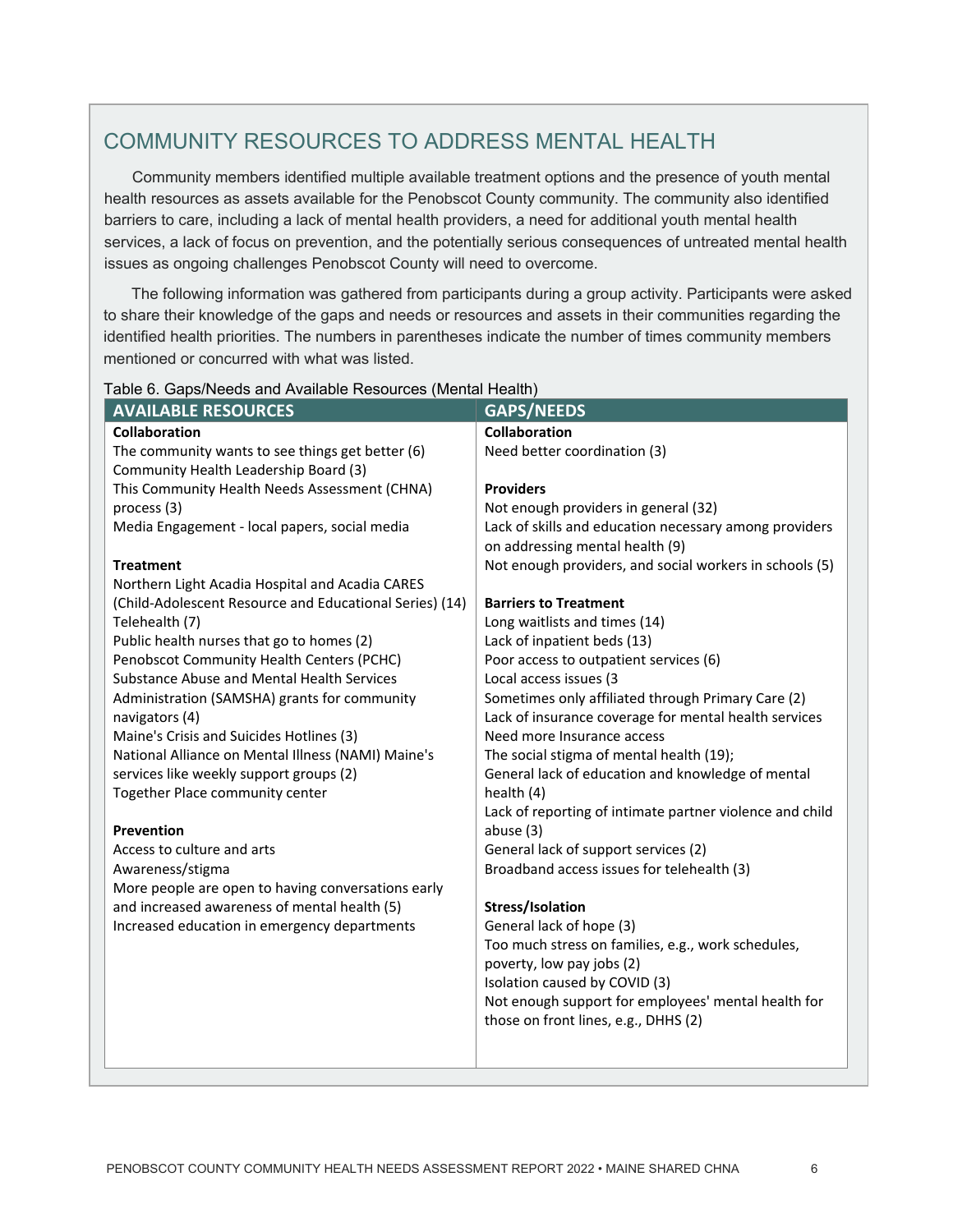| Table 6. Gaps/Needs and Available Resources (Mental Health) (Continued)                 |                                                                                       |  |  |  |  |
|-----------------------------------------------------------------------------------------|---------------------------------------------------------------------------------------|--|--|--|--|
| <b>AVAILABLE RESOURCES</b>                                                              | <b>GAPS/NEEDS</b>                                                                     |  |  |  |  |
| Schools/Youth                                                                           | Equity                                                                                |  |  |  |  |
| More school systems addressing mental health, e.g., by                                  | Inequitable access for minorities and immigrants (2)                                  |  |  |  |  |
| using school guidance counselors (4)<br>Brewer School Department helps PCHC work better | Schools/Youth                                                                         |  |  |  |  |
| through school counseling                                                               | Youth exercise required in school                                                     |  |  |  |  |
| School-based health centers                                                             | Need more screening for mental health in schools (2)                                  |  |  |  |  |
| Federal grants that focus on increasing quality and                                     | Lack of awareness and support of mental health in                                     |  |  |  |  |
| decreasing wait times for children's services                                           | school                                                                                |  |  |  |  |
|                                                                                         | Not enough youth mental health services and providers                                 |  |  |  |  |
|                                                                                         | (3)                                                                                   |  |  |  |  |
|                                                                                         | <b>Law Enforcement</b>                                                                |  |  |  |  |
|                                                                                         | Law enforcement training (2)                                                          |  |  |  |  |
|                                                                                         |                                                                                       |  |  |  |  |
|                                                                                         | <b>Funding</b>                                                                        |  |  |  |  |
|                                                                                         | Inadequate reimbursements for providers (2)                                           |  |  |  |  |
|                                                                                         | Inadequate funding                                                                    |  |  |  |  |
|                                                                                         | Not enough resources to pay for gaps/barriers                                         |  |  |  |  |
|                                                                                         | Data                                                                                  |  |  |  |  |
|                                                                                         | Lack of COVID mental health impact related data                                       |  |  |  |  |
|                                                                                         | available                                                                             |  |  |  |  |
|                                                                                         |                                                                                       |  |  |  |  |
|                                                                                         | <b>Health Care Quality</b>                                                            |  |  |  |  |
|                                                                                         | Lack of skills and education necessary among providers                                |  |  |  |  |
|                                                                                         | on addressing mental health (9)<br>Lack of knowledge of how to handle a mental health |  |  |  |  |
|                                                                                         | situation vs. medical emergency (4)                                                   |  |  |  |  |
|                                                                                         | Lack of integrated care                                                               |  |  |  |  |
|                                                                                         | Backlog in the emergency department; emergency                                        |  |  |  |  |
|                                                                                         | departments are the first access points and that is a                                 |  |  |  |  |
|                                                                                         | problem due to lack of training and not a therapeutic                                 |  |  |  |  |
|                                                                                         | environment (8)                                                                       |  |  |  |  |
|                                                                                         | Need more screening for mental health in schools (2)                                  |  |  |  |  |
|                                                                                         |                                                                                       |  |  |  |  |
|                                                                                         |                                                                                       |  |  |  |  |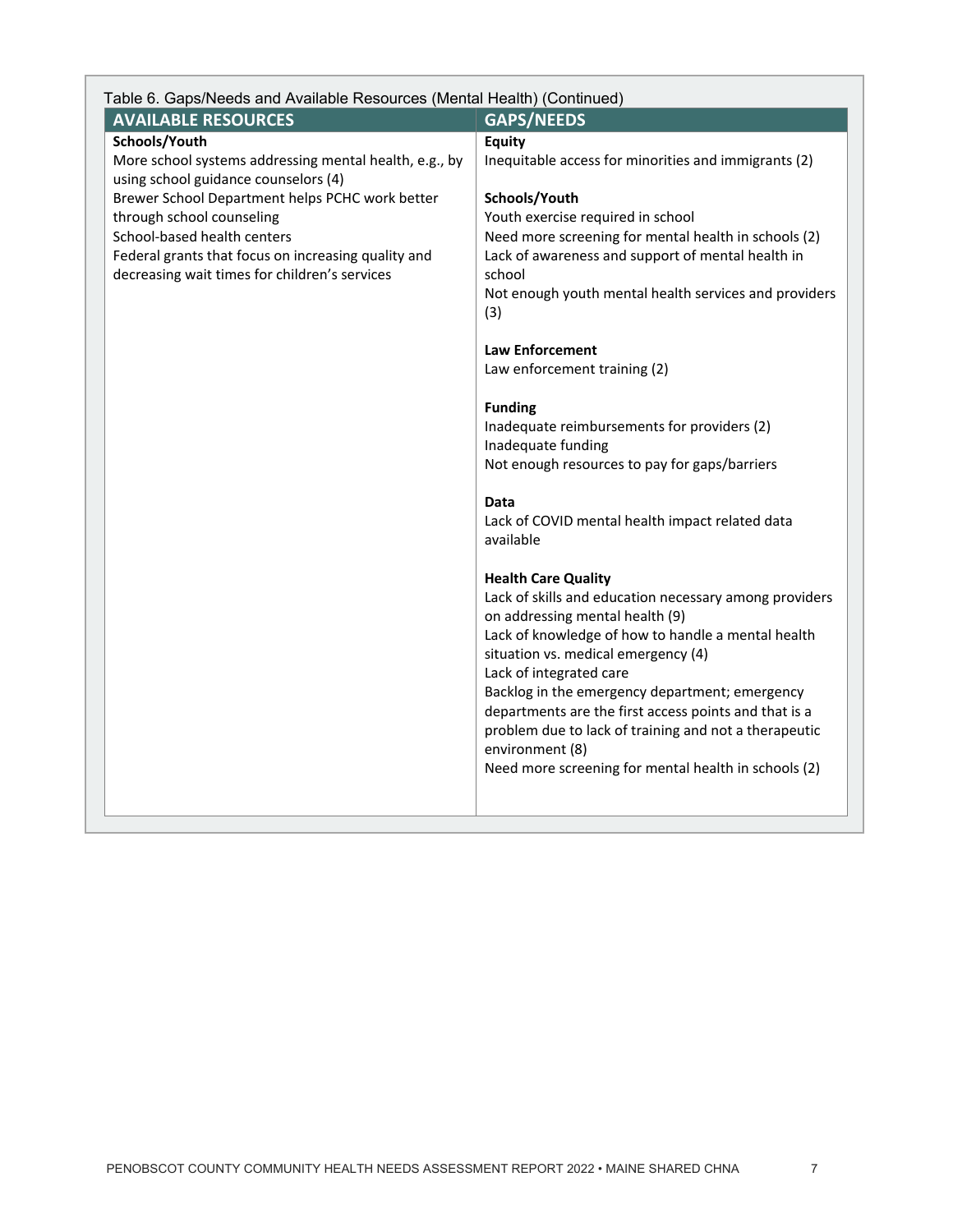# PRIORITY: SUBSTANCE & ALCOHOL USE

### KEY TAKEAWAYS FOR PENOBSCOT COUNTY

Substance and alcohol use was selected as a top priority in Penobscot County. It was also identified as one of the top health concerns in all other counties and underserved communities across the state.

Recurring use of alcohol and/or drugs can cause clinically significant impairment, including health problems, disability, and failure to meet major responsibilities at work, school, or home. Substance and alcohol use has also been linked to co-occurring mental health issues such as anxiety, depression, and attention-deficit/hyperactivity disorder (ADHD), among others.[2](#page-10-0)

*"Concerns over substance use increasing, and I'm anticipating these numbers will look worse because of the pandemic"*

**Overdose deaths** was mentioned by 48% of forum participants as a concerning health indicator in Penobscot County. In 2020, the rate of overdose deaths per 100,000 population in Penobscot County was 62.0, a significant increase from 34.8 in 2019. This is also a significantly higher rate than in Maine (37.3) in 2020. Similarly, **drug-induced deaths** per 100,000 increased significantly in Penobscot county from 14.0 during the 2007-2011 time period to 33.9 during the 2015-2019 time period. **Overdose emergency medical service response** per 10,000 was also significantly higher in Piscataquis County (92.5) than the state overall (76.7).

**Hospital utilization** was the second most frequently mentioned health indicator for substance and alcohol use. In 2016-2018, the rate of opiate poisoning hospitalizations per 10,000 population in Penobscot County was 1.6. This is similar to the state overall (1.4).

### The **misuse of prescription drugs** was

mentioned by 33% of forum participants. During the 2013-2017 time period, 1.5% of Penobscot County adults had misused prescription medication. This is similar to the state rate (1.0%).

**Drug-affected infants** were the fourth most frequently mentioned health indicator related to substance use in Penobscot County. The rate of drug-affected infant reports per 1,000 births in Penobscot County was 90.2 in 2018-2019. This rate is significantly higher than the state overall (73.7).

Community forum participants expressed concerns about multiple drug and alcohol use health indicators. The rate of **alcohol-induced deaths** in Penobscot County was 12.7 per 100,000 residents during the 2015-2019 time period. This is significantly higher than was reported during the 2007-2011 time period (7.4).

Community members facing systemic disadvantages, including the formerly homeless or homeless, low-income adults, and the LGBTQ+ community mentioned a lack of treatment and recovery resources in the state. They noted a lack of harm-reduction programming, a need for supportive living environments, and skill-building programs for independent living.

Participants mentioned a common barrier to addressing substance and alcohol use in Penobscot County is a lack of substance and alcohol use treatment programs, including those that offer Medication-Assisted Treatment (MAT). Participants also mentioned resources to address the issue in the area include the recovery community and access to Northeastern Workforce Development Board in Bangor.

*For more information about how those who may experience systemic disadvantages are impacted by this priority health topic area, please see the State CHNA Report.*

<span id="page-10-0"></span> $\overline{a}$  $^2$  Mental Health and Substance Use Disorders. Substance Abuse and Mental Health Services Administration (SAMHSA). Available from: https://www.samhsa.gov/find-help/disorders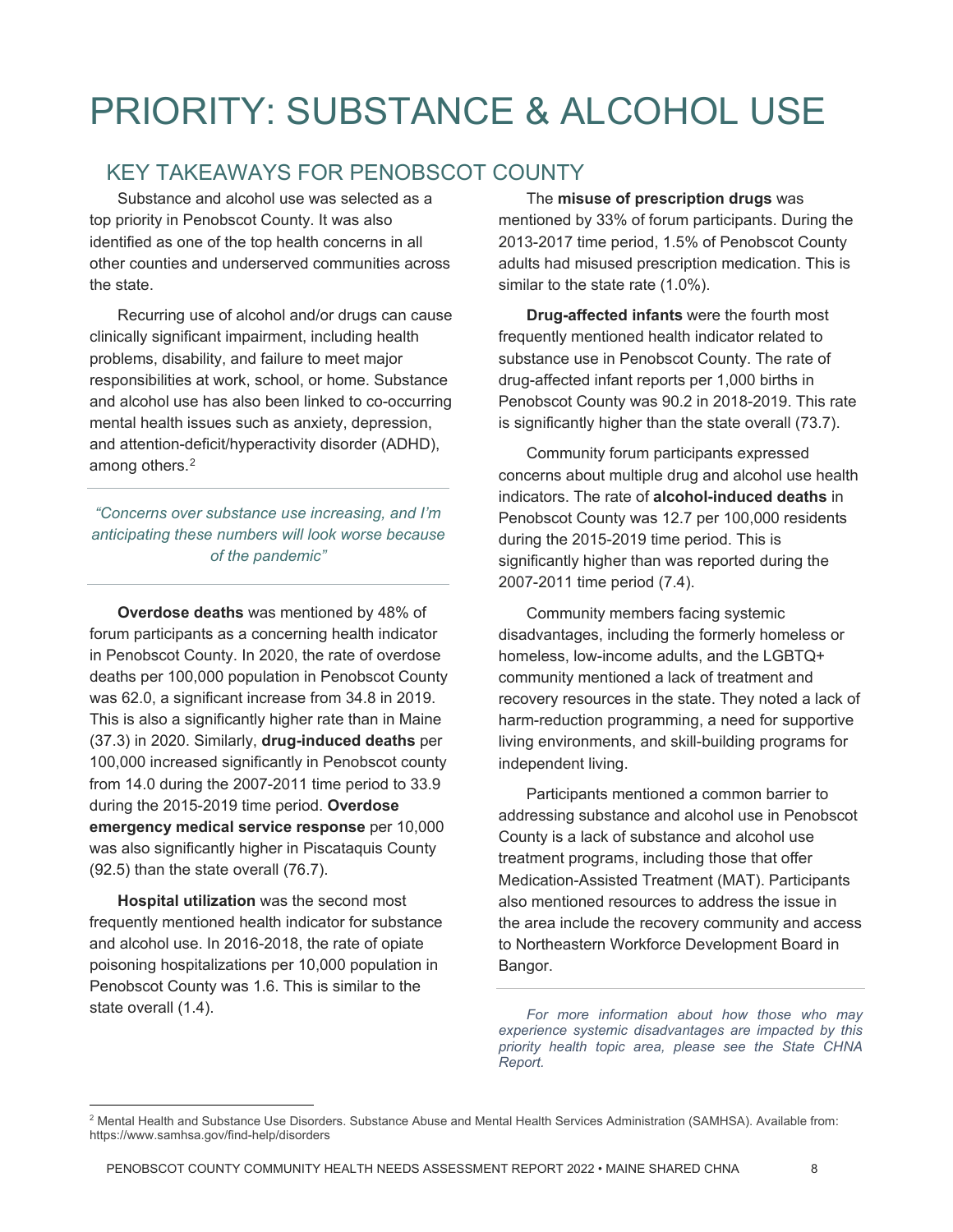#### MAJOR HEALTH CONCERNS FOR PENOBSCOT COUNTY

|                                                                       | <b>PENOBSCOT COUNTY</b> |                       | <b>BENCHMARKS</b> |                    |            |               |       |
|-----------------------------------------------------------------------|-------------------------|-----------------------|-------------------|--------------------|------------|---------------|-------|
| <b>INDICATOR</b>                                                      | <b>POINT 1</b>          | <b>POINT 2</b>        | <b>CHANGE</b>     | <b>MAINE</b>       | $+/-$      | <b>U.S.</b>   | $+/-$ |
| <b>SUBSTANCE USE</b>                                                  |                         |                       |                   |                    |            |               |       |
| Overdose deaths per 100,000 population                                | 2019<br>34.8            | 2020<br>62.0          | ē.                | 2020<br>37.3       | ¥          | 2019<br>21.5  | N/A   |
| Drug-induced deaths per 100,000<br>population                         | 2007-2011<br>14.0       | 2015-2019<br>33.9     |                   | 2015-2019<br>29.5  |            | 2019<br>22.8  | N/A   |
| Alcohol-induced deaths per 100,000<br>population                      | 2007-2011<br>7.4        | 2015-2019<br>12.7     |                   | 2015-2019<br>11.6  |            | 2019<br>10.4  | N/A   |
| Alcohol-impaired driving deaths per<br>100,000 population             | 2018<br>2.0             | 2019<br>3.9           | N/A               | 2019<br>3.8        | N/A        | 2019<br>3.1   | N/A   |
| <b>Drug-affected infant reports</b><br>per 1,000 births               | 2017<br>116.6           | 2018-2019<br>90.2     |                   | 2018-2019<br>73.7  | y          |               | N/A   |
| Chronic heavy drinking (adults)                                       | 2012-2014<br>5.5%       | 2015-2017<br>7.8%     |                   | 2015-2017<br>8.5%  |            | 2017<br>6.2%  | N/A   |
| <b>Binge drinking (adults)</b>                                        | 2012-2014<br>17.4%      | 2015-2017<br>19.9%    |                   | 2015-2017<br>17.9% |            | 2017<br>17.4% | N/A   |
| Past-30-day marijuana use (adults)                                    | 2013-2016<br>12.2%      | 2017<br>16.9%         |                   | 2017<br>16.3%      |            |               | N/A   |
| Past-30-day misuse of prescription drugs<br>(adult)                   | 2012-2016<br>0.9%       | 2013-2017<br>$1.5%$ * | N/A               | 2013-2017<br>1.0%  |            |               | N/A   |
| Past-30-day alcohol use (high school<br>students)                     | 2017<br>19.9%           | 2019<br>19.3%         | O                 | 2019<br>22.9%      |            |               | N/A   |
| Past-30-day alcohol use (middle school<br>students)                   | 2017<br>3.6%            | 2019<br>4.0%          |                   | 2019<br>4.0%       |            |               | N/A   |
| <b>Binge drinking (high school students)</b>                          | 2017<br>7.7%            | 2019<br>5.6%          |                   | 2019<br>8.2%       | $\bigstar$ |               | N/A   |
| <b>Binge drinking (middle school students)</b>                        | 2017<br>1.1%            | 2019<br>1.3%          |                   | 2019<br>1.3%       |            |               | N/A   |
| Past-30-day marijuana use (high school<br>students)                   | 2017<br>16.5%           | 2019<br>17.4%         |                   | 2019<br>22.1%      | X          |               | N/A   |
| Past-30-day marijuana use (middle school<br>students)                 | 2017<br>2.7%            | 2019<br>3.9%          |                   | 2019<br>4.1%       |            |               | N/A   |
| Past-30-day misuse of prescription drugs<br>(high school students)    | 2017<br>5.0%            | 2019<br>3.9%          |                   | 2019<br>5.0%       |            |               | N/A   |
| Past-30-day misuse of prescription drugs<br>(middle school students)  | 2017<br>1.7%            | 2019<br>3.4%          | €                 | 2019<br>3.0%       | O          |               | N/A   |
| Narcotic doses dispensed per capita by<br>retail pharmacies           | 2019<br>11.5            | 2020<br>11.3          | N/A               | 2020<br>12.1       | N/A        |               | N/A   |
| Overdose emergency medical service<br>responses per 10,000 population | 2019<br>87.0            | 2020<br>92.5          | 〔 〕               | 2020<br>76.7       | ¥          |               | N/A   |
| Opiate poisoning emergency department<br>rate per 10,000 population   |                         | 2016-2018<br>9.2      | N/A               | 2016-2018<br>9.9   | O          |               | N/A   |
| Opiate poisoning hospitalizations per<br>10,000 population            |                         | 2016-2018<br>1.6      | N/A               | 2016-2018<br>1.4   |            |               | N/A   |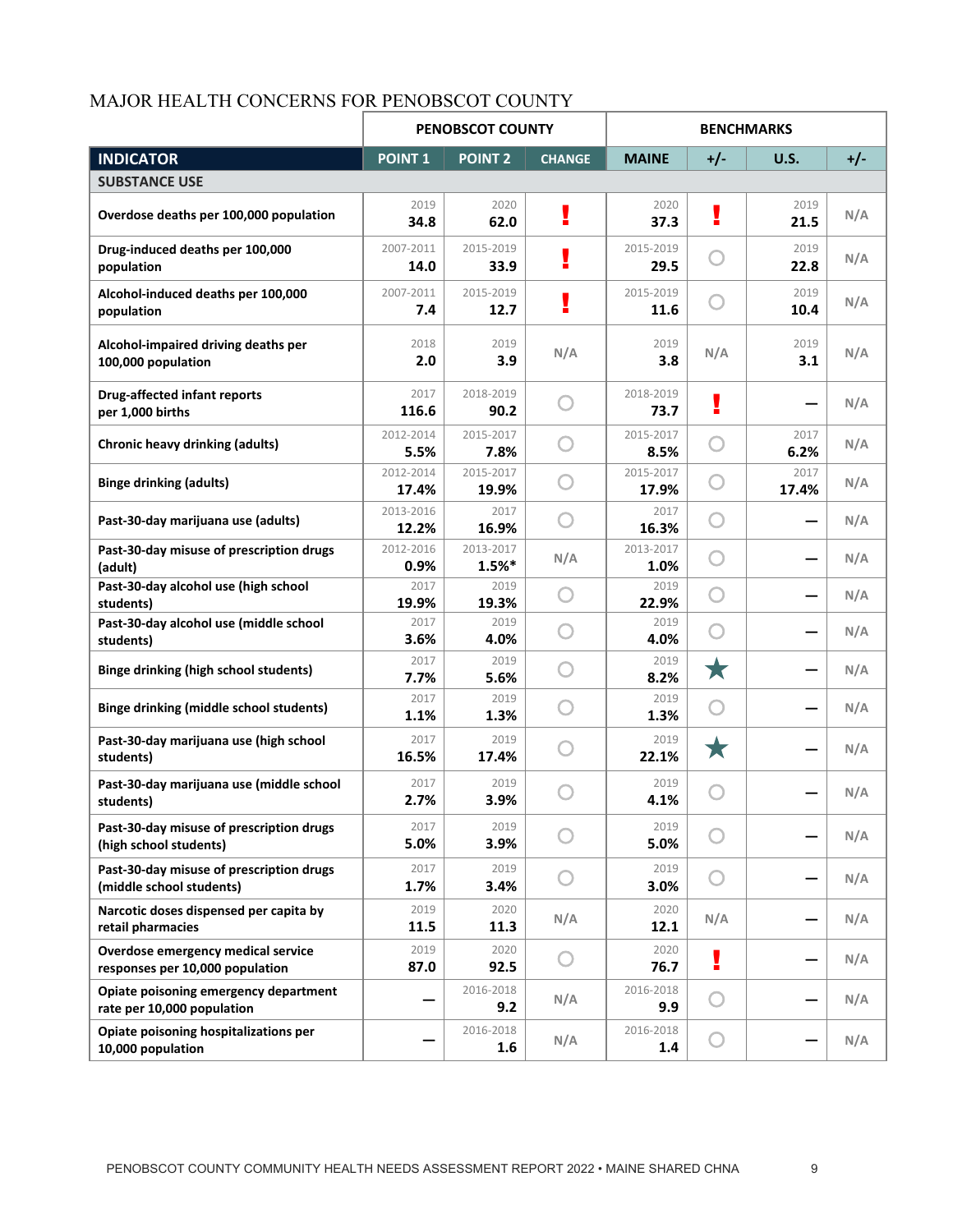|         | CHANGE columns shows statistically significant changes in the indicator over time.                         |  |  |  |
|---------|------------------------------------------------------------------------------------------------------------|--|--|--|
| ★       | means the health issue or problem is getting better over time.                                             |  |  |  |
|         | means the health issue or problem is getting worse over time.                                              |  |  |  |
| ∩       | means the change was not statistically significant.                                                        |  |  |  |
| N/A     | means there is not enough data to make a comparison.                                                       |  |  |  |
|         | BENCHMARK columns compare the county data to the state and national data.                                  |  |  |  |
| ★       | means the county is doing significantly better than the state or national average.                         |  |  |  |
|         | means the county is doing significantly worse than the state or national average.                          |  |  |  |
| O       | means there is no statistically significant difference between the data points.                            |  |  |  |
| N/A     | means there is not enough data to make a comparison.                                                       |  |  |  |
|         | <b>ADDITIONAL SYMBOLS</b>                                                                                  |  |  |  |
| $\star$ | means results may be statistically unreliable due to small numbers, use caution when interpreting.         |  |  |  |
|         | means data is unavailable because of lack of data or suppressed data due to a small number of respondents. |  |  |  |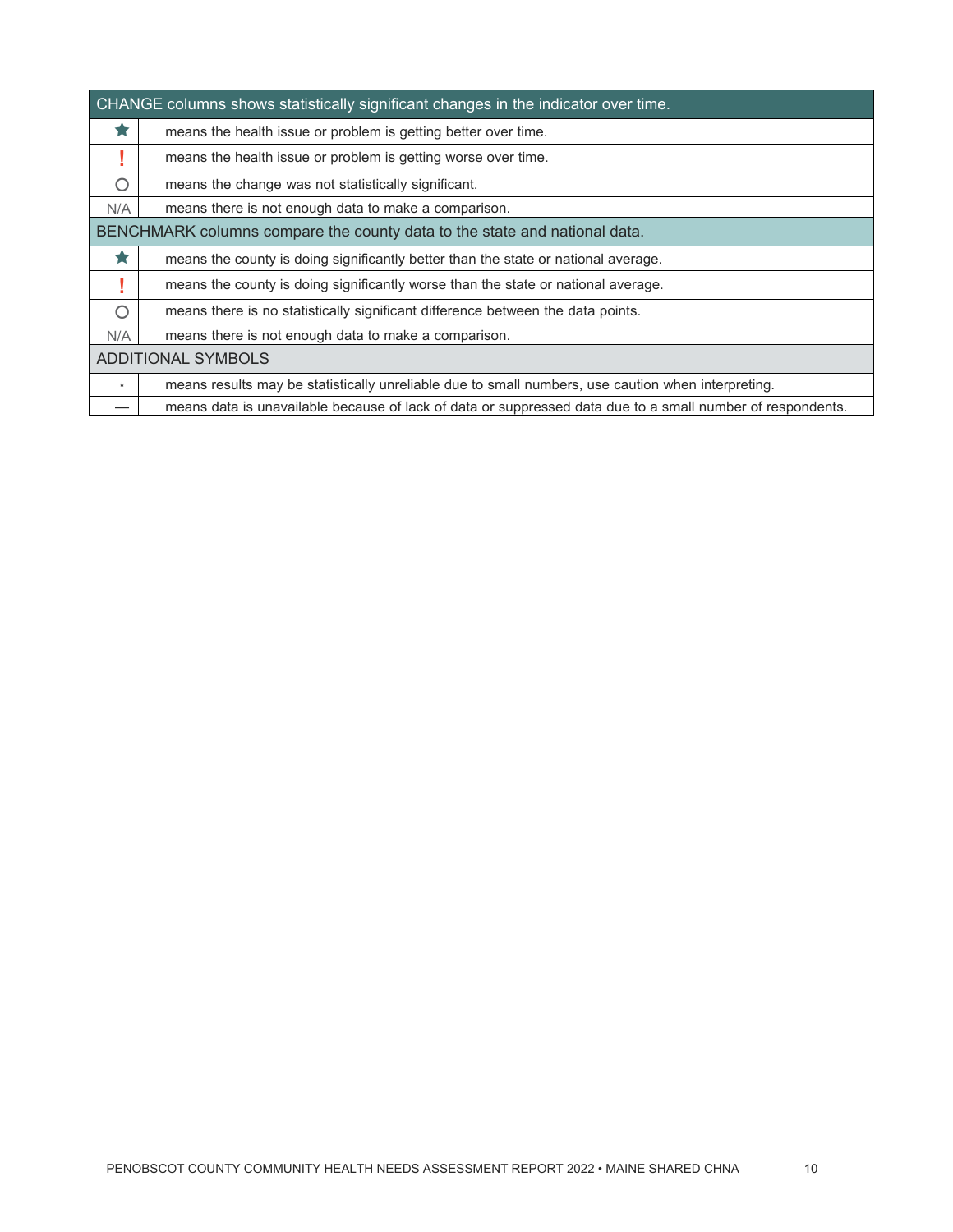### COMMUNITY RESOURCES TO ADDRESS SUBSTANCE & ALCOHOL USE

Community members in Penobscot County identified peer recovery and treatment resources available as potential strengths to address substance and alcohol use in their county, along with harm reduction strategies and funding sources. Additionally, barriers to substance and alcohol use issues were identified by community members, including a lack of available treatment programs, a need for additional recovery coaches, widely available addictive substances, and a lack of youth resources.

The following information was gathered from participants during a group activity. Participants were asked to share their knowledge of the gaps and needs or resources and assets in their communities regarding the identified health priorities. The numbers in parentheses indicate the number of times community members mentioned or concurred with what was listed.

| <b>AVAILABLE RESOURCES</b>                                                                      | <b>GAPS/NEEDS</b>                                           |
|-------------------------------------------------------------------------------------------------|-------------------------------------------------------------|
| Collaboration                                                                                   | <b>Treatment</b>                                            |
| This Community Health Needs Assessment (CHNA)                                                   | Lack of access to services in general including long        |
| process (3)                                                                                     | waitlists (8)                                               |
| Collaboration among unrelated organizations                                                     | Lack of Medication-Assisted Treatment (MAT) programs        |
| Vested partners                                                                                 | (3)                                                         |
| Media Engagement - local papers, social media                                                   |                                                             |
|                                                                                                 | <b>Recovery</b>                                             |
| <b>Prevention</b>                                                                               | Lack of recovery and rehabilitation services (8)            |
| Strong prevention programs                                                                      | Need updated employer and insurance regulations and         |
|                                                                                                 | policy for those with felony and criminal history (2)       |
| Recovery                                                                                        | Lack of healthy coping skills                               |
| Recovery Community and other recovery centers (6)                                               | Lack of access to substance use support groups and          |
| Community recovery navigators                                                                   | general support (2)                                         |
| Together Place (3)                                                                              | More programs are needed to support the social              |
| Access to Northeastern Workforce Development<br>Board's "Recovery Friendly Employers" and other | determinants of health and the whole person                 |
| initiatives (2)                                                                                 | Isolation caused by COVID (3)                               |
|                                                                                                 | <b>Funding/Resources</b>                                    |
| <b>Treatment</b>                                                                                | Not enough resources and programs (8)                       |
| Low barrier to Medication-Assisted Treatment (MAT)                                              | Irregular funding streams (3)                               |
| and increased availability (4)                                                                  |                                                             |
| Penobscot Community Health Center (PCHC) Bridge                                                 | <b>Harm Reduction</b>                                       |
| Clinic (2)                                                                                      | Not enough harm reduction initiatives, such as needle       |
| Whole patient-focused care for new moms                                                         | exchanges (4)                                               |
| Lots of treatment locally, including detoxes                                                    |                                                             |
|                                                                                                 | <b>Ease of access substances</b>                            |
| <b>Harm Reduction</b>                                                                           | Lack of data around where individuals find drugs (3)        |
| Harm reduction initiatives like Bangor's needle                                                 | Increased access and acceptance of marijuana use            |
| exchange or Narcan programs (8)                                                                 | Need education on marijuana use effects on prenatal         |
| Overdose Response Team Pilot (2)                                                                | breastfeeding and adolescents                               |
|                                                                                                 | Social acceptability of alcohol use, e.g., televised images |
| <b>Organizations</b>                                                                            | encouraging use (2)                                         |
| Bangor Public Health, in general, doing amazing work                                            | Lack of education in general (2)                            |
| (2)                                                                                             | More drug abusers and dealers entering the state            |
| Northeastern Workforce Development Board in Bangor                                              |                                                             |

#### Table 7. Gaps/Needs and Available Resources (Substance & Alcohol Use)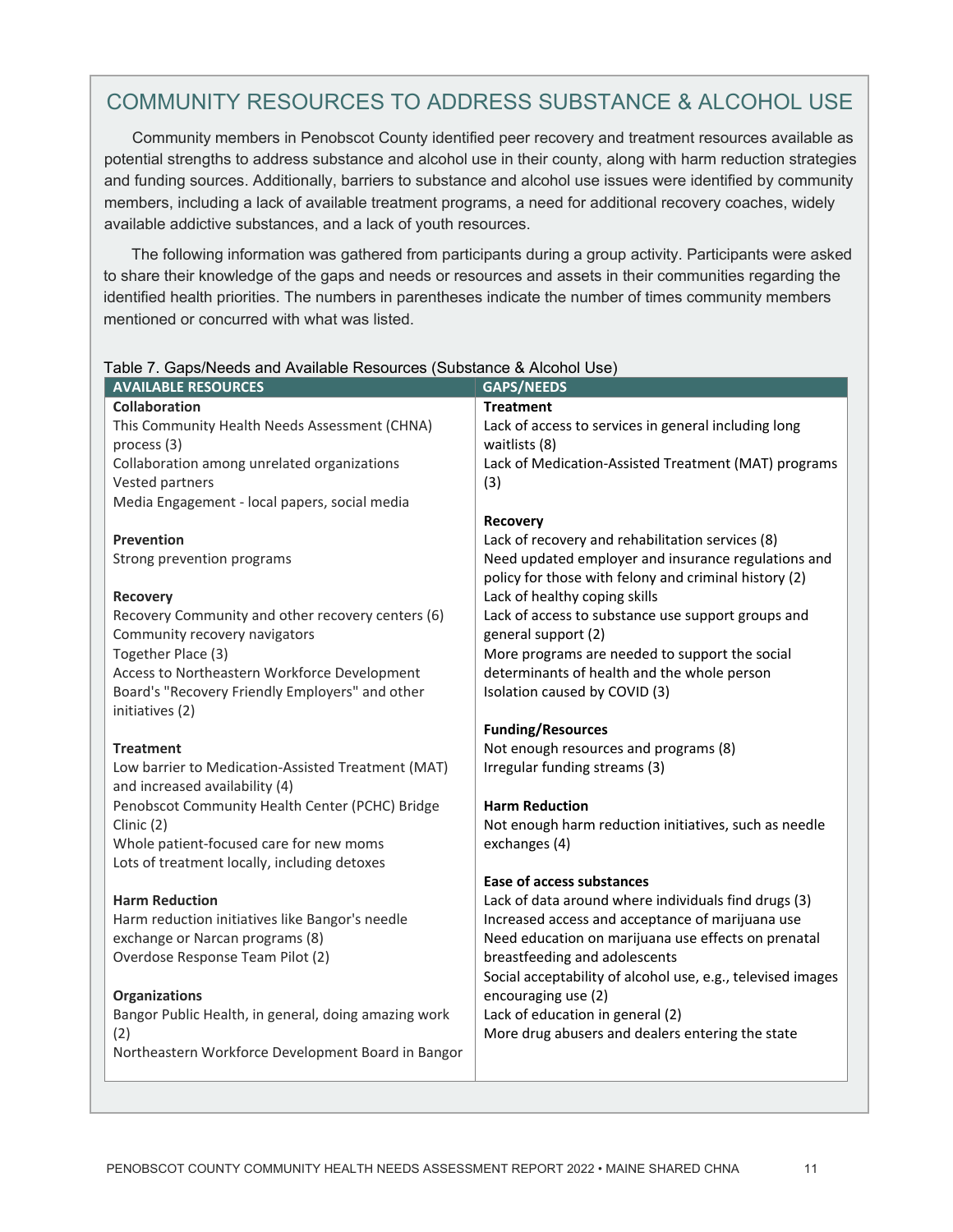Table 7. Gaps/Needs and Available Resources (Substance & Alcohol Use) (Continued)

| <b>AVAILABLE RESOURCES</b>              | <b>GAPS/NEEDS</b>                                                                                 |
|-----------------------------------------|---------------------------------------------------------------------------------------------------|
| <b>Funding</b>                          | Youth/families                                                                                    |
| The focus of federal funding (3)        | Lack of parenting/family programs to address issues (2)<br>No childcare for those seeking MAT (2) |
| Youth                                   | Need targeted education for youth to address                                                      |
| School counselors and resource officers | e-cigarette and alcohol use (2)                                                                   |
|                                         | Lack of awareness and support of students with<br>substance use disorders in school (7)           |
|                                         |                                                                                                   |
|                                         | <b>Stigma</b><br>Stigma (24)                                                                      |
|                                         | Treating substance use as a criminal issue, not a health<br>issue (2)                             |
|                                         |                                                                                                   |
|                                         | <b>Equity</b>                                                                                     |
|                                         | Inequitable access for minorities and immigrants                                                  |
|                                         |                                                                                                   |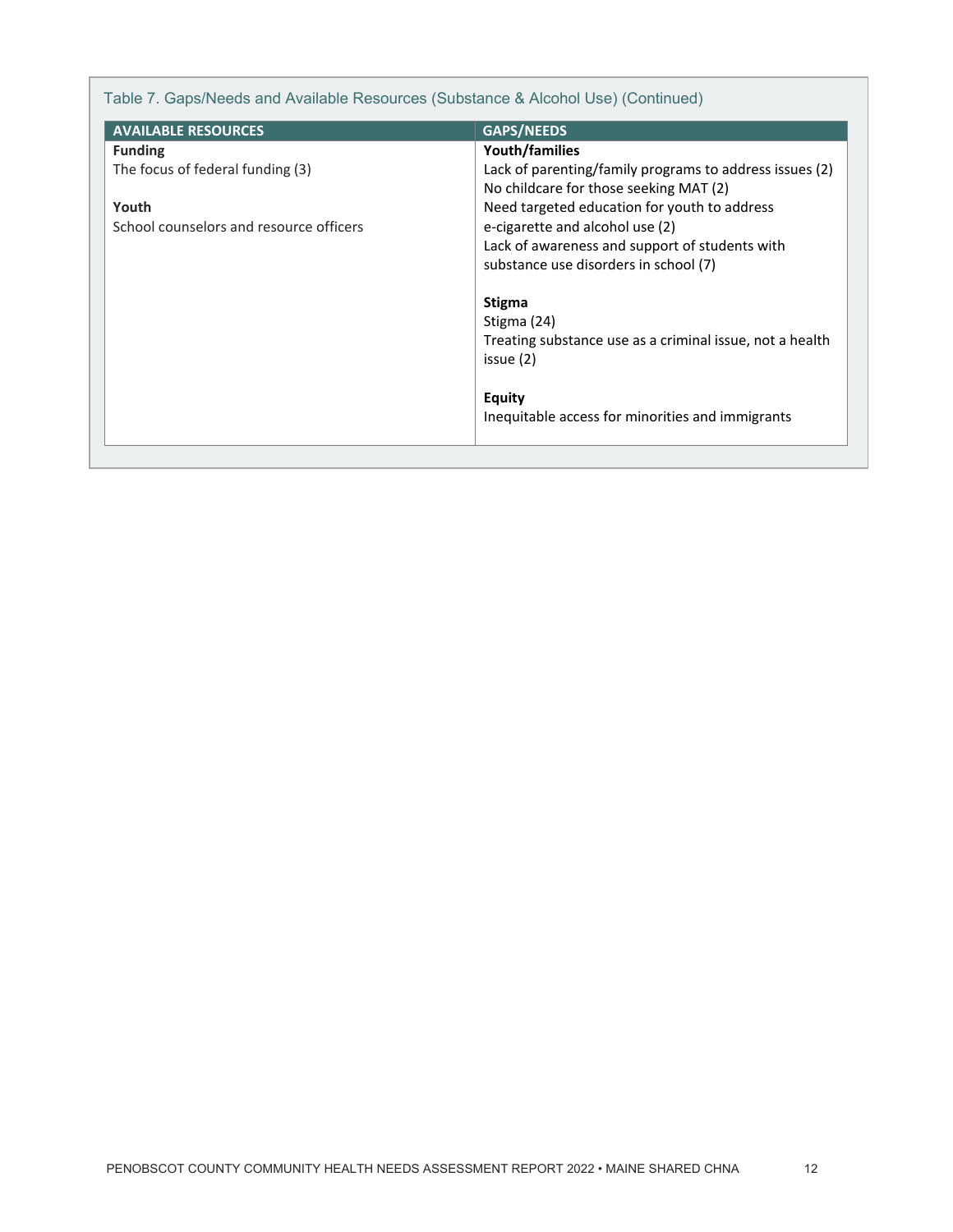# PRIORITY: ACCESS TO CARE

### KEY TAKEAWAYS FOR PENOBSCOT COUNTY

Access to care was identified as the third top priority in Penobscot County. It was also identified as a top health concern in all other counties and underserved communities across the state. Access to care means having the timely use of health services to achieve the best possible health outcomes. It consists of four main components: availability of insurance coverage, availability of services, timeliness of access, and the health care workforce.

Community members in Penobscot County mentioned the area lacks health care providers, especially those providing mental health care, specialty care, and care that is more specific to older adults (such as geriatricians or long term care). The area has issues related to lack of those with insurance and transportation. Wider availability of telehealth services has increased access in some ways, but not everyone has access to broadband or possess the technology and know-how to take advantage of those services.

*"Need for more health supports for older adults – memory care, long term care, and home health."*

**Cost barriers to care** were the most frequently identified health indicator related to access to care. During the 2015-2017 time period, 12.3% of adults reported that there was a time during the last 12 months when they needed to see a doctor but could not because of the cost. This is similar to Maine overall (10.6%).[3](#page-15-0)

A lack of health insurance was another health indicator frequently mentioned by community members. From 2015-2019, the rate of **uninsured** individuals in Penobscot County was 8.8%. While this is a significant improvement from the 10.6% of those uninsured during the 2009-2022 time period, it is still significantly higher than the state rate of people without health insurance, 7.9% in the most recent time period.

<span id="page-15-0"></span> $\overline{a}$ 

**Availability of primary care providers** in Penobscot County was also a frequently mentioned health indicator related to access to care. In 2019, 14.5% of Penobscot County residents needed to travel 30 miles or more to be seen by a primary care provider. It was also identified as an area of concern by 21% of forum participants.

The percentage of those with a **usual primary care provider** was 86.7% between 2015-2017. This is similar to Maine overall (87.9%) during the same period. According to recent data, 72.1% of Penobscot County residents were seen by **any primary care provider** in the past year. This is a similar rate to Maine overall (72.0%). This means almost 1 in 3 were at risk of not receiving preventative health care services.

Disparate communities experience barriers related to access differently. Black or African American community members expressed concerns about representation and culturally competent care, as well as issues with health literacy. Similarly, individuals with disabilities noted a lack of provider training in care and communication with the population. Additionally, the LGBTQ+ community identified a need for primary care, behavioral health, and other providers who offer affirming care for the LGBTQ+ population.

Despite the challenges that Penobscot County faces with access to care, community forum participants noted the area has Penobscot Community Health Centers and Benevolence Care at St. Joseph.

*For more information about how those who may experience systemic disadvantages are impacted by this priority health topic area, please see the State CHNA Report.*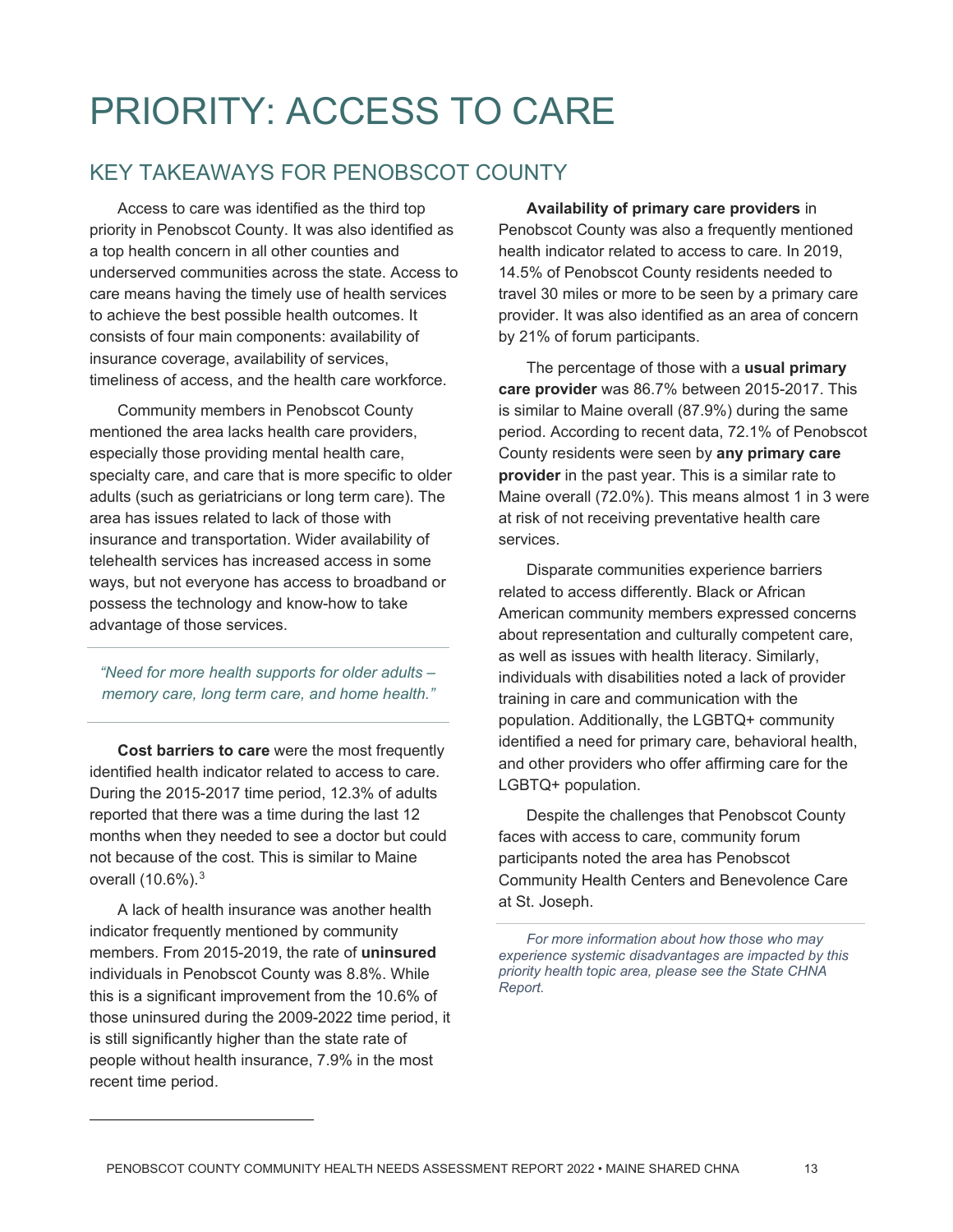### MAJOR HEALTH CONCERNS FOR PENOBSCOT COUNTY

|                                                                             |                    | <b>PENOBSCOT COUNTY</b> |               |                    |       | <b>BENCHMARKS</b> |       |
|-----------------------------------------------------------------------------|--------------------|-------------------------|---------------|--------------------|-------|-------------------|-------|
| <b>INDICATOR</b>                                                            | <b>POINT 1</b>     | <b>POINT 2</b>          | <b>CHANGE</b> | <b>MAINE</b>       | $+/-$ | U.S.              | $+/-$ |
| <b>ACCESS</b>                                                               |                    |                         |               |                    |       |                   |       |
| <b>Uninsured</b>                                                            | 2009-2011<br>10.6% | 2015-2019<br>8.8%       |               | 2015-2019<br>7.9%  | ٠     | 2019<br>9.2%      | N/A   |
| MaineCare enrollment (all ages)                                             | 2019<br>28.2%      | 2020<br>32.1%           | N/A           | 2020<br>29.1%      | N/A   | 2020<br>24.1%     | N/A   |
| MaineCare enrollment (ages 0-19)                                            | 2019<br>40.6%      | 2020<br>44.7%           | N/A           | 2020<br>43.8%      | N/A   |                   | N/A   |
| Ratio of population to primary care<br>physicians                           |                    | 2019<br>1,324.0         | N/A           | 2019<br>1,332.0    | N/A   |                   | N/A   |
| Usual primary care provider (adults)                                        | 2012-2014<br>86.0% | 2015-2017<br>86.7%      |               | 2015-2017<br>87.9% |       | 2017<br>76.8%     | N/A   |
| Primary care visit to any primary care<br>provider in the past year         | 2012-2014<br>72.7% | 2015-2017<br>72.1%      |               | 2015-2017<br>72.0% |       | 2017<br>70.4%     | N/A   |
| Cost barriers to health care                                                | 2011-2013<br>11.0% | 2015-2017<br>12.3%      |               | 2015-2017<br>10.6% |       | 2016<br>12.0%     | N/A   |
| Primary care visits that were more than 30<br>miles from the patient's home |                    | 2019<br>14.5%           | N/A           | 2019<br>20.0%      | N/A   |                   | N/A   |

|         | CHANGE columns shows statistically significant changes in the indicator over time.                         |
|---------|------------------------------------------------------------------------------------------------------------|
|         | means the health issue or problem is getting better over time.                                             |
|         | means the health issue or problem is getting worse over time.                                              |
| ∩       | means the change was not statistically significant.                                                        |
| N/A     | means there is not enough data to make a comparison.                                                       |
|         | BENCHMARK columns compare the county data to the state and national data.                                  |
|         | means the county is doing significantly better than the state or national average.                         |
|         | means the county is doing significantly worse than the state or national average.                          |
| ∩       | means there is no statistically significant difference between the data points.                            |
| N/A     | means there is not enough data to make a comparison.                                                       |
|         | <b>ADDITIONAL SYMBOLS</b>                                                                                  |
| $\star$ | means results may be statistically unreliable due to small numbers, use caution when interpreting.         |
|         | means data is unavailable because of lack of data or suppressed data due to a small number of respondents. |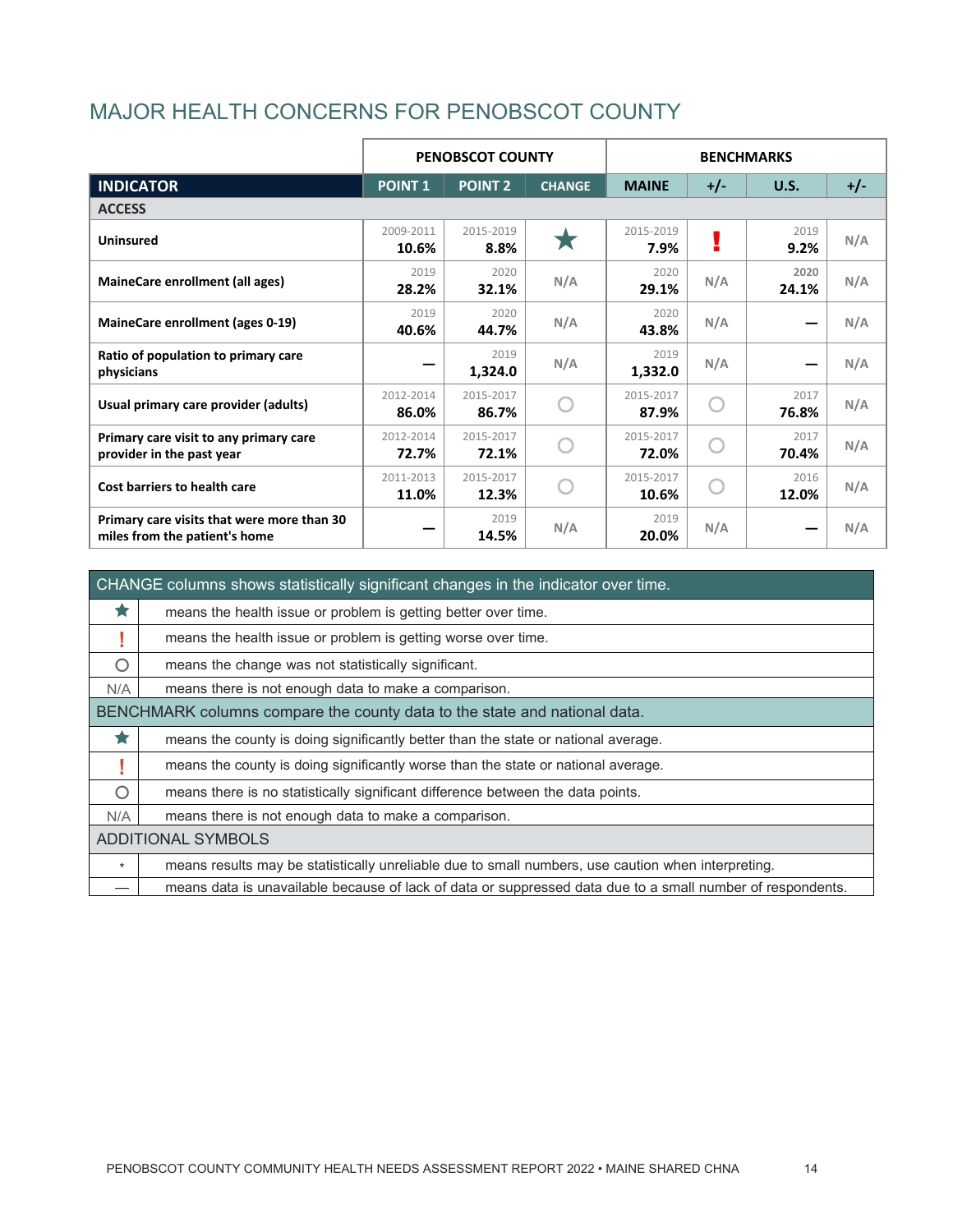### COMMUNITY RESOURCES TO ADDRESS ACCESS TO CARE

Available resources in Penobscot County to address issues related to access include cohesion of the community, the presence of community organizations that increase access to care, emerging technologies, alternatives to in-office care, health care education, and a development plan for the health care workforce. Community members were also able to identify potential barriers to care. These included limited numbers of healthcare providers, a lack of specialist services, the need for transportation resources in an extremely rural area, and a lack of resources for youth healthcare.

The following information was gathered from participants during a group activity, where participants were asked to share their knowledge of the gaps and needs or resources and assets in their communities about the identified health priorities. The numbers in parentheses indicate the number of times community members mentioned or concurred with what was listed.

| <b>AVAILABLE RESOURCES</b>                              | <b>GAPS/NEEDS</b>                                       |
|---------------------------------------------------------|---------------------------------------------------------|
| <b>Community Cohesion</b>                               | <b>Providers</b>                                        |
| Community Health Leadership Board (3)                   | Not enough providers (12)                               |
| Rural communities taking more initiative and            | Lack of ability to identify whether providers are       |
| collaborating (2)                                       | available (3)                                           |
| Collaboration among unrelated organizations in general  | High provider turnover (3)                              |
| Vested partners                                         | Too many doctors going into specialty care vs. primary  |
| This Community Health Needs Assessment (CHNA)           | care $(2)$                                              |
| process (3)                                             | Provider and staff burnout (5)                          |
|                                                         | Lack of consistency for primary care providers          |
| <b>Community Organizations</b>                          |                                                         |
| Penobscot Community Health Centers (6)                  | Costs                                                   |
| Benevolence Care at St. Joseph (3)                      | High cost of care, especially for uninsured (11)        |
|                                                         | Lack of affordable specialty medical care (6)           |
| <b>Technology</b>                                       | Lack of access to dermatology for uninsured or          |
| Increased telehealth access (8)                         | underinsured (3)                                        |
| Telehealth for mental health providers                  | High cost of medications                                |
|                                                         | Lack of insurance for cancer treatment                  |
| <b>Access alternatives</b>                              | Lack of affordable dental care                          |
| State insurance for those who qualify/MaineCare (6)     |                                                         |
| Number of available providers (3)                       | <b>Barriers to care</b>                                 |
| Dental programs, especially those covered by            | Long waitlists (8)                                      |
| MaineCare (2)                                           | Navigating the healthcare system is difficult even for  |
| In-school health clinics                                | those who have insurance (2)                            |
| Transportation services like Mobilize Katahdin and Lynx | Regulations like telehealth reimbursement and crossing  |
| transportation (9)                                      | state lines, among others broadband challenges, lack of |
| Public transportation                                   | access to broadband (6)                                 |
| State insurance for those who qualify/MaineCare (6)     | Hard to develop new services (2)                        |
| Nutrition programs                                      |                                                         |
|                                                         | <b>Transportation</b>                                   |
| <b>Education</b>                                        | Transportation barriers (14)                            |
| Media Engagement - local papers, social media           | Lack of services and resources in rural areas (10)      |
| identification and access to local providers            | <b>Other Services</b>                                   |
|                                                         |                                                         |
|                                                         | Lack of childcare availability (2)                      |
|                                                         |                                                         |

#### Table 8. Gaps/Needs and Available Resources (Access to Care)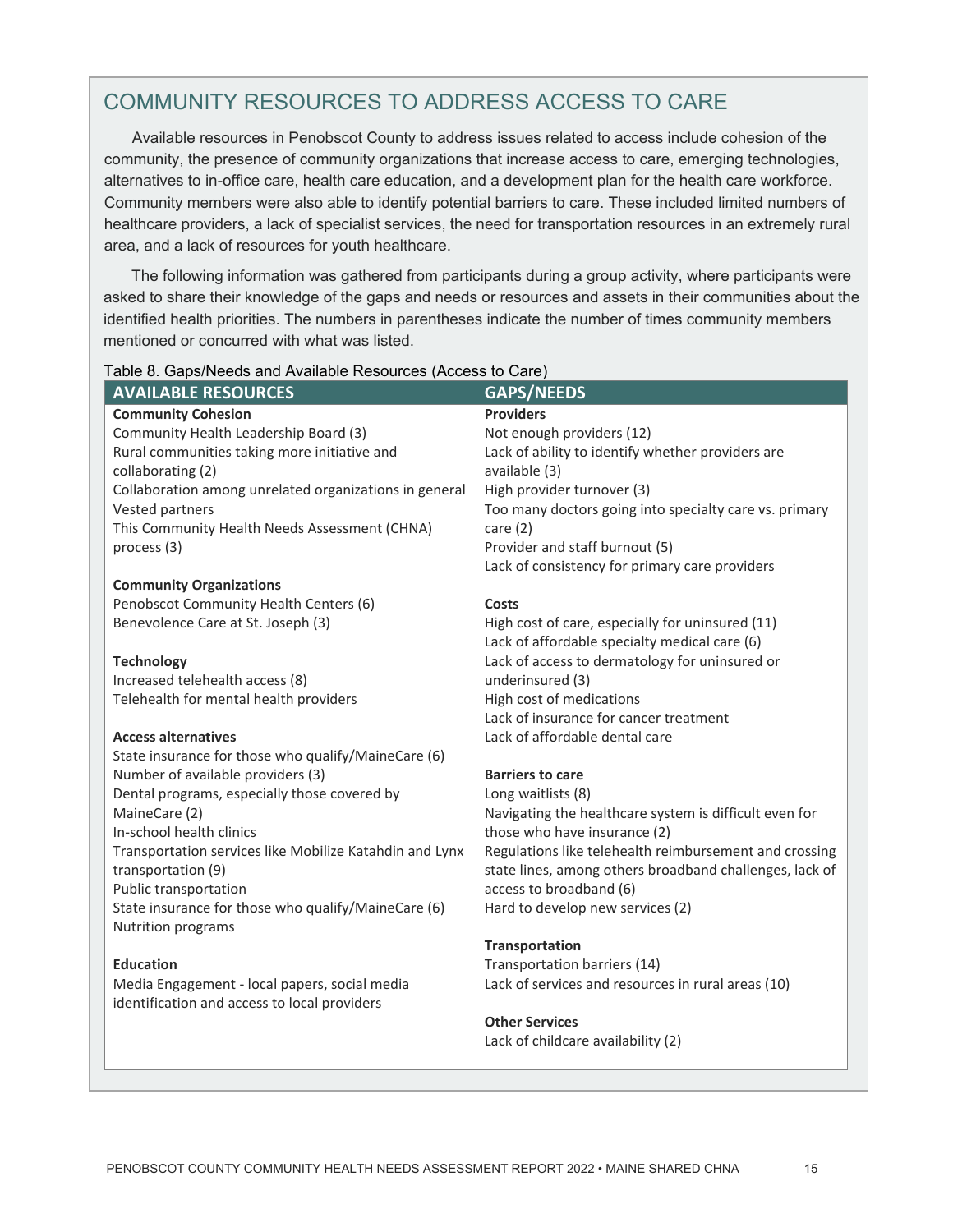# PRIORITY: SOCIAL DETERMINANTS OF HEALTH

### KEY TAKEAWAYS FOR PENOBSCOT COUNTY

Social determinants of health were selected as a top priority in Penobscot County. It was also identified as one of the top health concerns in 14 other counties and among underserved communities across the state.

Social determinants of health are the conditions in which people live, learn, work, play, worship, and age. Domains include education, economic stability, health care access and quality, the environment, and social connectedness. Examples include access to healthy food, housing, water, air, and relationships. Differences in social determinants can create disparities that impact vulnerable populations and rural areas like in Penobscot County.

**Poverty** was the most frequently mentioned health indicator in Penobscot County. During the 2015-2017 time period, 14.8% of individuals in Penobscot County lived in poverty. This rate of significantly decreased from 17.0% during the 2009- 2011 time period. However, this is still significantly higher than the state (11.8%). The rates have also decreased for children from 17.1% in 2018 to 13.9% in 2019. This is similar to the state in 2019 (13.8%).

#### *"Telehealth has increased in access in some ways, but not all have tech ability of resources."*

**Adverse childhood experiences** (ACEs) are a list of potentially traumatic events that occur during childhood and increase the likelihood of negative health and behavioral outcomes later in life ACEs. In 2019, 22.7% (1 in 5) high school students in Penobscot County reported experiencing four or more adverse childhood experiences. This is similar to the state rate of 21.3%.

**Broadband access was** the third most frequently identified concern related to social determinants of health. The percentage of residents with access to broadband internet was 79.2% in 2017. This means that one in 5 Penobscot County residents does not have reliable broadband access. This is a concern given the increasing use of telehealth and access to the global economy.

*"Many SDOHs underlie poor health outcomes - lack of access to broadband, poverty, housing issues, transportation issues, food access."*

**Housing Insecurity** was mentioned by 35% (or 40 of the 113) forum participants. Recent data shows 2.8% of Penobscot County high school students report regularly sleeping somewhere else other than their parents or guardian's homes, while 12.0% of residents spent more than **half of their income on housing** in 2019. Both of these statistics are similar across Maine.

Community members facing systemic disadvantages can be especially impacted by social determinants of health. Individuals with disabilities are impacted by a lack of transportation and face issues of discrimination. Black or African Americans noted poverty, unemployment, and food insecurity issues. Older adults often live on limited incomes on must rely on the support of others as well as face barriers related to transportation and food insecurity.

Participants mentioned resources to address issues related to social determinants of health such as the emergency homeless shelter system, Penobscot Community Health Care (PCHC) care managers, and increased focus on housing and infrastructure for navigators and others.

*For more information about how those who may experience systemic disadvantages are impacted by this priority health topic area, please see the State CHNA Report.*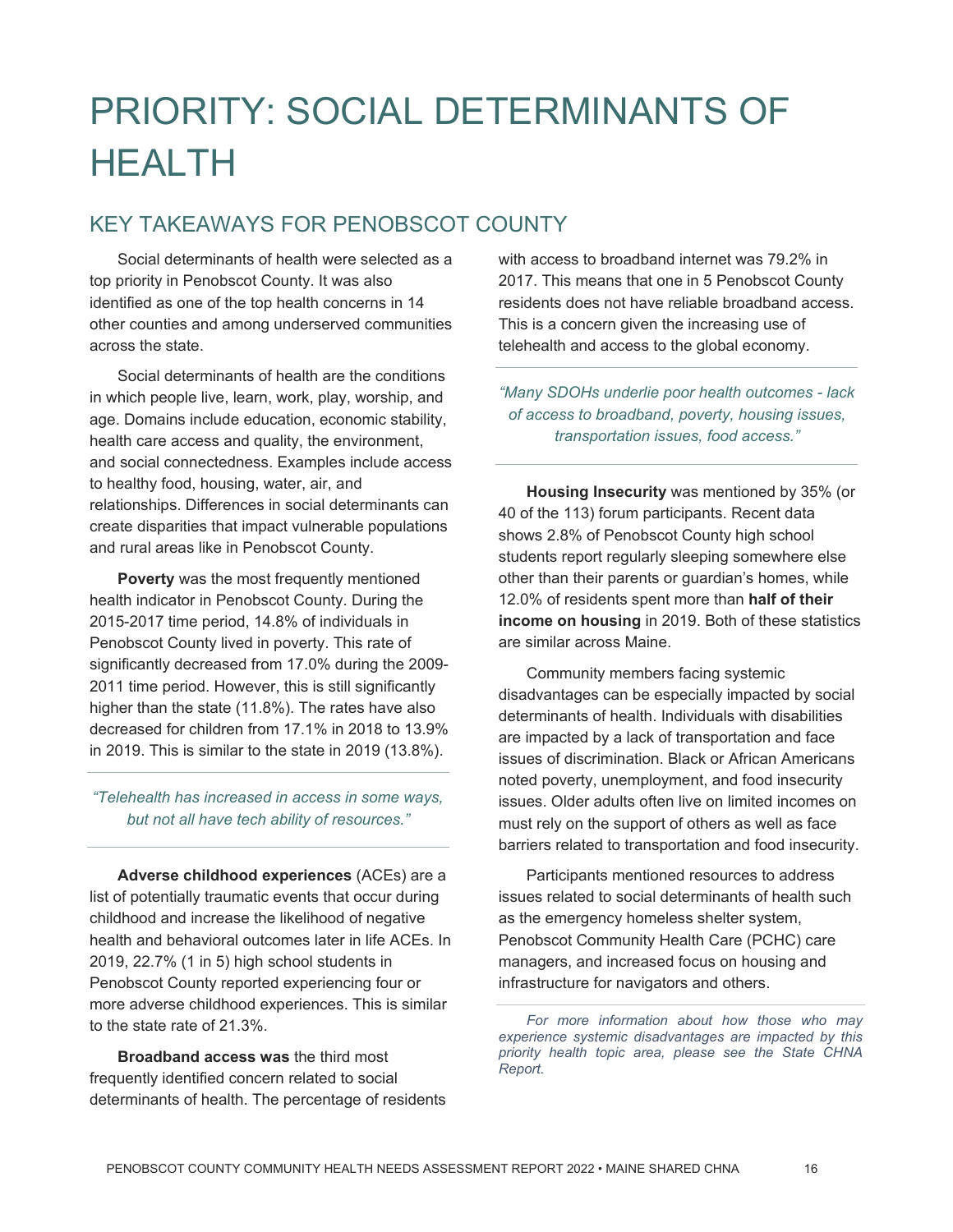### MAJOR HEALTH CONCERNS FOR PENOBSCOT COUNTY

|                                                                 |                       | <b>PENOBSCOT COUNTY</b> |               |                       |       | <b>BENCHMARKS</b> |       |
|-----------------------------------------------------------------|-----------------------|-------------------------|---------------|-----------------------|-------|-------------------|-------|
| <b>INDICATOR</b>                                                | <b>POINT 1</b>        | <b>POINT 2</b>          | <b>CHANGE</b> | <b>MAINE</b>          | $+/-$ | U.S.              | $+/-$ |
| SOCIAL DETERMINANTS OF HEALTH                                   |                       |                         |               |                       |       |                   |       |
| Individuals living in poverty                                   | 2009-2011<br>17.0%    | 2015-2019<br>14.8%      | ★             | 2015-2019<br>11.8%    |       | 2019<br>12.3%     | N/A   |
| Children living in poverty                                      | 2018<br>17.1%         | 2019<br>13.9%           |               | 2019<br>13.8%         | O     | 2019<br>16.8%     |       |
| Children eligible for free or reduced lunch                     | 2020<br>45.4%         | 2021<br>39.5%           | N/A           | 2021<br>38.2%         | N/A   | 2017<br>15.6%     | N/A   |
| Median household income                                         | 2007-2011<br>\$43,601 | 2015-2019<br>\$50,808   | $\bigstar$    | 2015-2019<br>\$57,918 | ũ.    | 2019<br>\$65,712  | N/A   |
| <b>Unemployment</b>                                             | 2018<br>3.8%          | 2020<br>5.4%            | N/A           | 2020<br>5.4%          | N/A   | 2020<br>8.1%      | N/A   |
| High school student graduation                                  | 2019<br>87.2%         | 2020<br>86.2%           | N/A           | 2020<br>87.4%         | N/A   | 2019<br>87.1%     | N/A   |
| People living in rural areas                                    |                       | 2019<br>43.0%           | N/A           | 2019<br>66.2%         | N/A   |                   | N/A   |
| <b>Access to broadband</b>                                      | 2015<br>77.6%         | 2017<br>79.2%           | N/A           | 2017<br>88.6%         | N/A   | 2017<br>90.4%     | N/A   |
| No vehicle for the household                                    | 2007-2011<br>2.0%     | 2015-2019<br>2.3%       |               | 2015-2019<br>2.1%     | O     | 2019<br>4.3%      | N/A   |
| Persons 65 years and older living alone                         | 2011-2015<br>28.3%    | 2015-2019<br>29.4%      | N/A           | 2015-2019<br>29.0%    | N/A   | 2019<br>26.6%     | N/A   |
| Households that spend more than 50% of<br>income toward housing |                       | 2015-2019<br>12.0%      | N/A           | 2015-2019<br>12.0%    | O     |                   | N/A   |
| Housing insecure (high school students)                         | 2017<br>4.1%          | 2019<br>2.8%            |               | 2019<br>3.3%          | O     |                   | N/A   |
| Adverse childhood experiences (high school<br>students)         |                       | 2019<br>22.7%           | N/A           | 2019<br>21.3%         | C.    |                   | N/A   |
| Associate's degree or higher among those<br>age 25 and older    | 2007-2011<br>33.4%    | 2015-2019<br>38.3%      | N/A           | 2015-2019<br>41.9%    | N/A   | 2019<br>41.7%     | N/A   |
| Commute of greater than 30 minutes<br>driving alone             |                       | 2015-2019<br>26.4%      | N/A           | 2015-2019<br>32.9%    | N/A   | 2019<br>37.9%     | N/A   |

### CHANGE columns shows statistically significant changes in the indicator over time.

|         | means the health issue or problem is getting better over time.                                             |
|---------|------------------------------------------------------------------------------------------------------------|
|         | means the health issue or problem is getting worse over time.                                              |
| ∩       | means the change was not statistically significant.                                                        |
| N/A     | means there is not enough data to make a comparison.                                                       |
|         | BENCHMARK columns compare the county data to the state and national data.                                  |
| Х       | means the county is doing significantly better than the state or national average.                         |
|         | means the county is doing significantly worse than the state or national average.                          |
| Ω       | means there is no statistically significant difference between the data points.                            |
| N/A     | means there is not enough data to make a comparison.                                                       |
|         | <b>ADDITIONAL SYMBOLS</b>                                                                                  |
| $\star$ | means results may be statistically unreliable due to small numbers, use caution when interpreting.         |
|         | means data is unavailable because of lack of data or suppressed data due to a small number of respondents. |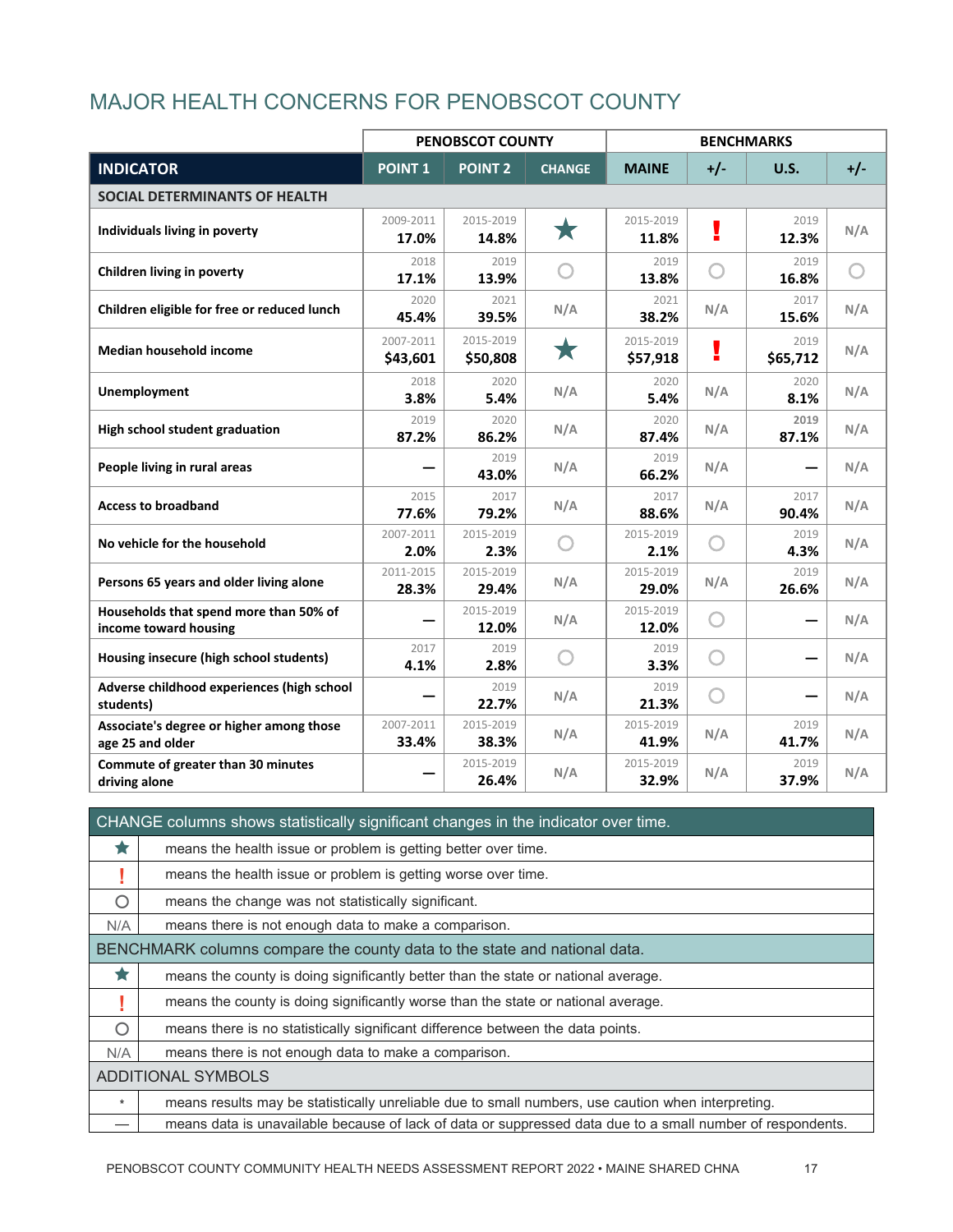### COMMUNITY RESOURCES TO ADDRESS SOCIAL DETERMINANTS OF **HFAITH**

Penobscot County community members point to several resources available that improve social determinants of health. These include many resources available to assist residents with accessing healthy foods, community cohesion, health screenings, and new revenue streams becoming available. However, community members also identified several challenges related to social determinants of health, including high levels of poverty, lack of resources for housing and transportation, high levels of food insecurity, isolation and rurality, and a lack of childcare resources.

The following information was gathered from participants during a group activity. Participants were asked to share their knowledge of the gaps and needs or resources and assets in their communities regarding the identified health priorities. The numbers in parentheses indicate the number of times community members mentioned or concurred with what was listed.

| <b>AVAILABLE RESOURCES</b>                                                      | <b>GAPS/NEEDS</b>                                       |
|---------------------------------------------------------------------------------|---------------------------------------------------------|
| <b>Community Cohesion</b>                                                       | <b>Barriers to Care</b>                                 |
| Community Health Leadership Board (4)                                           | The benefits system is too complicated and not          |
| Community service centers                                                       | effective (6)                                           |
| Access to recourses in the community like through 211                           | Limited wrap-around services (2)                        |
| Maine (4)                                                                       | Lack of community education of resources available (3)  |
| Vested partners (2)                                                             |                                                         |
| Faith-based communities as partners in providing                                | <b>Poverty</b>                                          |
| support and connection (3)                                                      | Addressing poverty as a root cause (3)                  |
| Media Engagement - local papers, social media                                   | Low median income (2)                                   |
| Social groups like Young Men's Christian Association<br>(YMCA)                  | Unemployment rates                                      |
| Collaboration among unrelated organizations                                     | <b>Equity</b>                                           |
| This Community Health Needs Assessment (CHNA)                                   | Inequitable access for minorities and immigrants (3)    |
| process (3)                                                                     |                                                         |
| Many online resources                                                           | <b>Youth/Families</b>                                   |
|                                                                                 | Not enough affordable childcare or similar services (9) |
| Food                                                                            | Need for early childhood education and health needed    |
| Free school lunches and meal programs (5)                                       | No family leave pay (2)                                 |
| Food banks and community pantries available like Good<br>Shepherd Food Bank (5) | <b>Physical Activity</b>                                |
| Embedded screening for access to food in hospitals (5)                          | High cost for outdoor recreation equipment (3)          |
| Meals on Wheels (4)                                                             |                                                         |
| Special Supplemental Nutrition Program for Women,                               | <b>Funding</b>                                          |
| Infants, and Children (WIC) program including farmer's                          | Irregular funding streams (3)                           |
| market                                                                          |                                                         |
|                                                                                 | <b>Housing</b>                                          |
| <b>Health Services</b>                                                          | Insufficient affordable and safe housing (20)           |
| Local school-based health centers (3)                                           | No 24/7 place for people experiencing homelessness to   |
| Penobscot Community Health Care (PCHC) care                                     | access services (2)                                     |
| managers (2)                                                                    |                                                         |
| The combined strength of local health care                                      | Transportation                                          |
| organizations post-COVID (2)                                                    | Transportation barriers like lack of access to public   |
|                                                                                 | transportation or bike lanes (17)                       |
| <b>Housing</b>                                                                  |                                                         |
| The emergency homeless shelter system                                           |                                                         |
| Increased focus on housing and infrastructure for                               |                                                         |
| navigators and others (2)                                                       |                                                         |

#### Table 9. Gaps/Needs and Available Resources (Social Determinants of Health)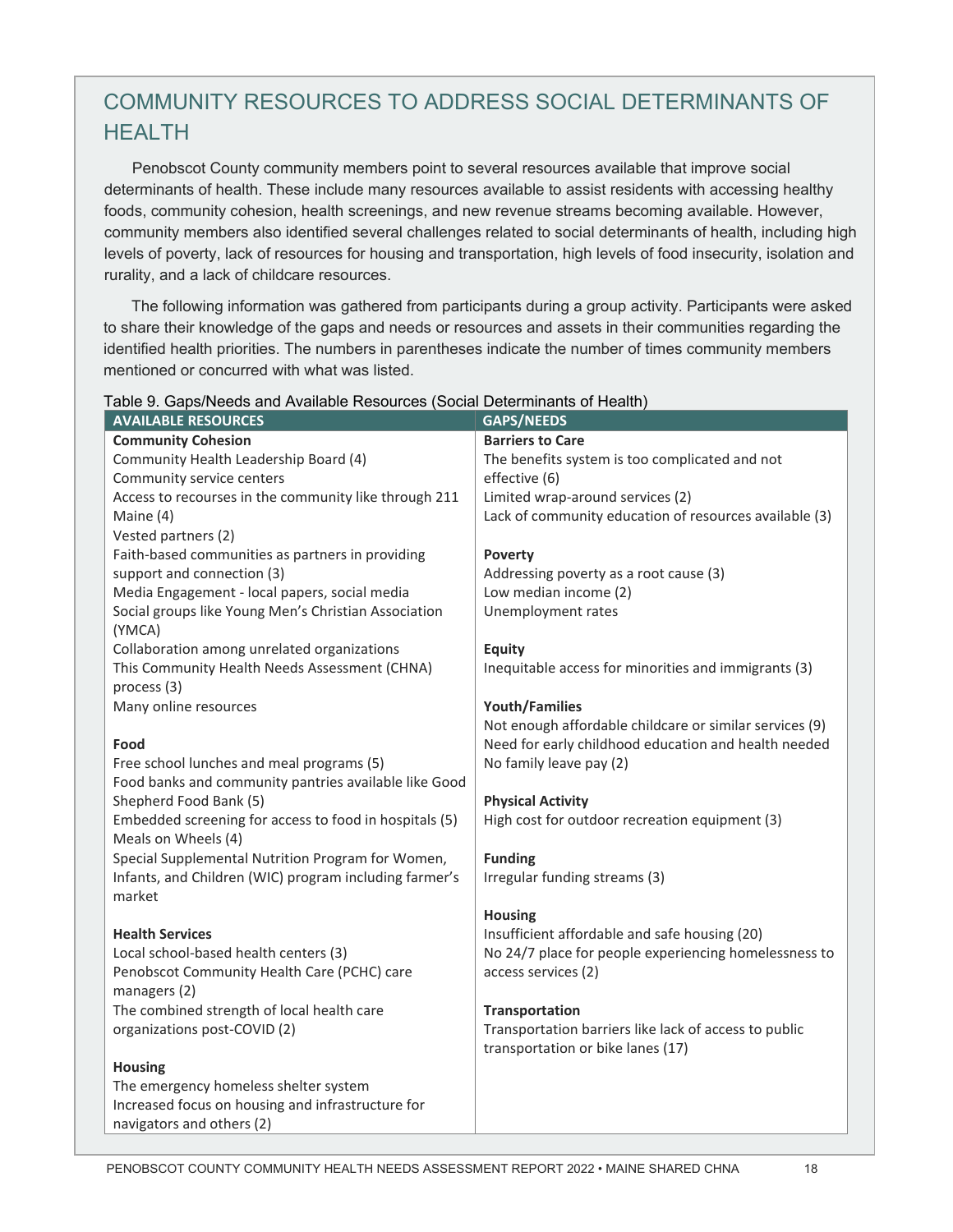Table 9. Gaps/Needs and Available Resources (Social Determinants of Health) (Continued)

| <b>AVAILABLE RESOURCES</b>                           | <b>GAPS/NEEDS</b>                                      |
|------------------------------------------------------|--------------------------------------------------------|
| <b>Screening</b>                                     | <b>Isolation</b>                                       |
| PREPARE tool for screening for Community Health and  | Isolation caused by COVID                              |
| Counseling Services (CHCS) (2)                       | Lack of affordable/reliable internet access            |
| Care management more focused on social               | Older adults are less familiar with technology, didn't |
| determinants of health                               | grow up with it                                        |
| Jobs                                                 | Trauma/stress                                          |
| Partnerships focused on education and businesses to  | High rates of trauma                                   |
| create job training (2)                              | Time consumption of modern life                        |
| More jobs available (2)                              |                                                        |
|                                                      | <b>Workforce Development</b>                           |
| <b>Physical Activity</b>                             | Lack of workforce development (2)                      |
| Lots of access to parks and outdoor access (3)       |                                                        |
|                                                      | Coordination                                           |
| <b>Child Development/Schools</b>                     | Limited integration between community resources with   |
| Bangor area offers great educational opportunities   | medical system (4)                                     |
| <b>Family Supports</b>                               | Data                                                   |
| Referral systems for Public Health Nursing and Maine | Lack of data collection                                |
| families                                             |                                                        |
|                                                      |                                                        |
| Funding:                                             |                                                        |
| Community-focused grants                             |                                                        |
| American Rescue Plan Act funds                       |                                                        |
|                                                      |                                                        |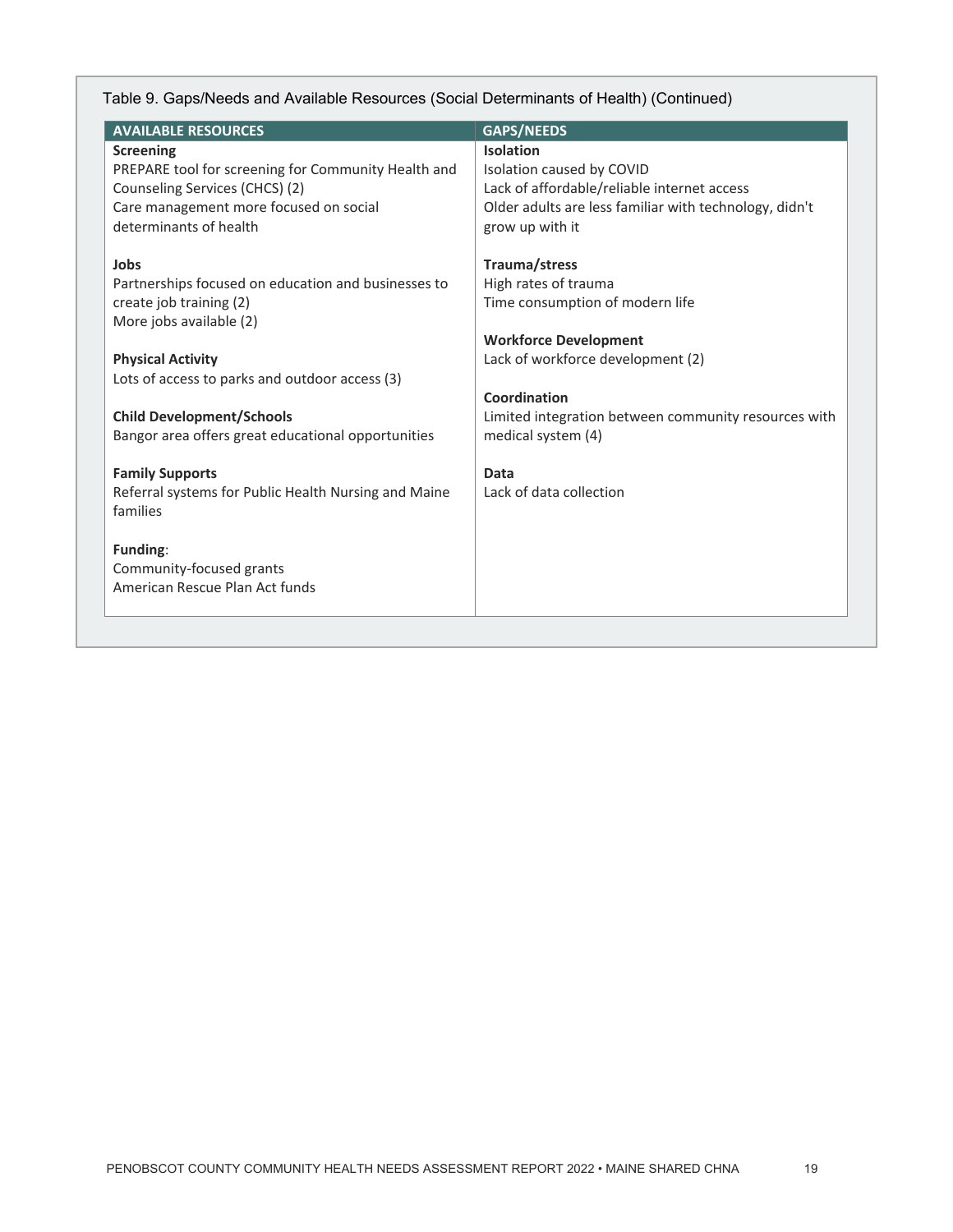# OTHER IDENTIFIED NEEDS

The following is a list of all health priorities identified in the Penobscot County forum. Each participant was allowed to vote for up to 4 priorities from a list of twenty-four priorities. The first column is the name of the priority, the second column is the total number of votes that priority received, and the final column is the percentage of participants who voted for that priority.

| <b>PRIORITIES</b>                        | # OF VOTES     | % OF PARTICIPANTS |
|------------------------------------------|----------------|-------------------|
| <b>Mental Health</b>                     | 67             | 59%               |
| Substance and Alcohol Use                | 52             | 46%               |
| Access to Care                           | 47             | 42%               |
| Social Determinants of Health            | 45             | 40%               |
| Cancer                                   | 20             | 18%               |
| Older Adult Health                       | 19             | 17%               |
| Physical Activity, Nutrition, and Weight | 12             | 11%               |
| Intentional Injury                       | 9              | 8%                |
| Pregnancy and Birth Outcomes             | 9              | 8%                |
| <b>Fnvironmental Health</b>              | 6              | 5%                |
| Tobacco                                  | 6              | 5%                |
| Infectious Disease                       | 4              | 4%                |
| Children with Special Needs              | 3              | 3%                |
| <b>Respiratory Disease</b>               | 3              | 3%                |
| <b>Health Care Quality</b>               | 2              | 2%                |
| Immunizations                            | 2              | 2%                |
| <b>Other-Substance Addicted Babies</b>   | $\mathfrak{p}$ | 2%                |
| Cardiovascular Disease                   | 1              | 1%                |
| <b>Diabetes</b>                          | 1              | 1%                |
| Oral Health                              | 1              | 1%                |
| Unintentional Injury                     | 1              | 1%                |

Table 10. All Priority Health Topic Areas for Penobscot County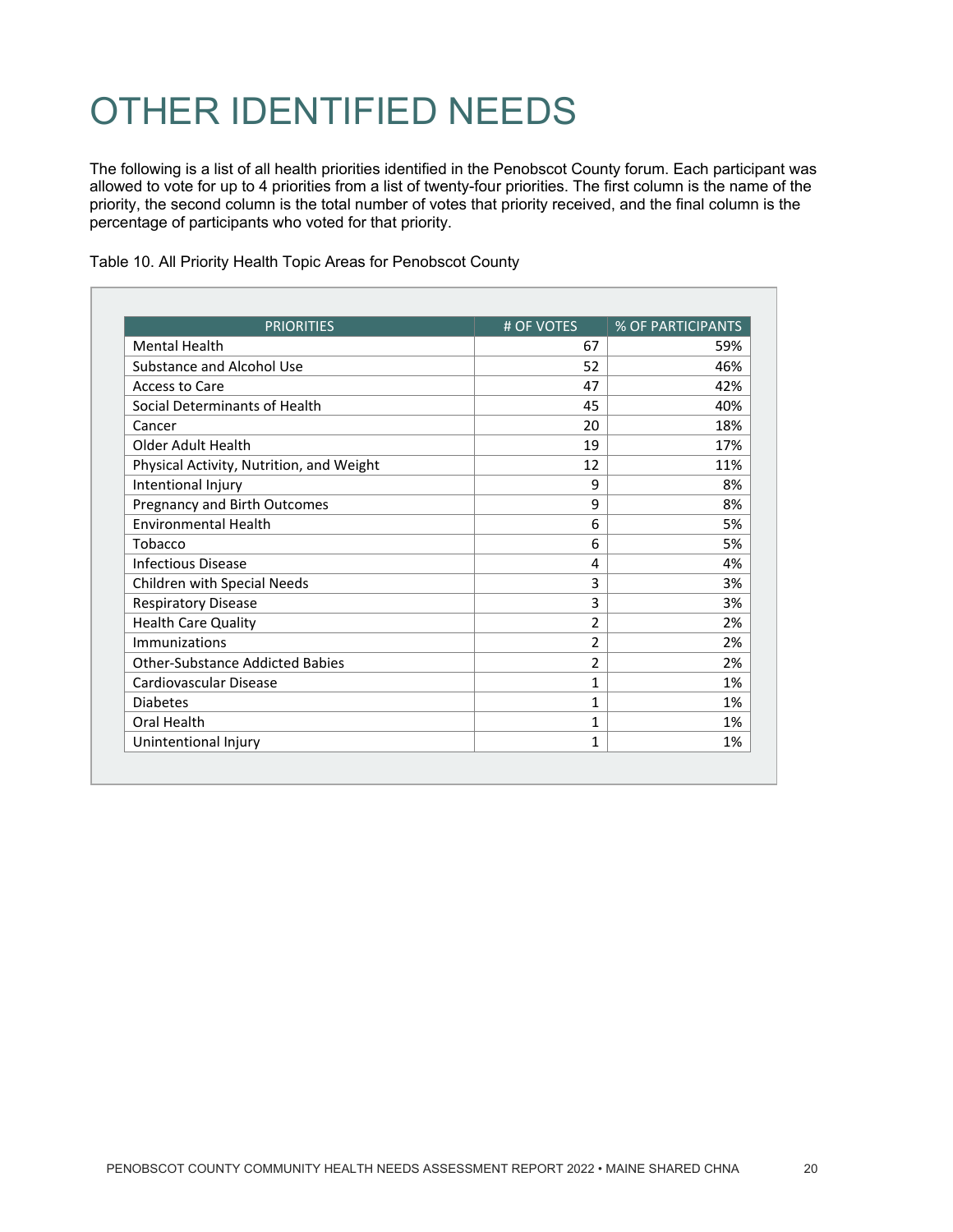## APPENDIX: METHODOLOGY

The Maine Shared CHNA is a public-private collaboration governed by a Steering Committee, which is made up of representatives of each member organization (CMHC, MGH, MH, NLH, and Maine CDC). The Steering Committee sets fiscal and operational goals that are then implemented by the Maine Shared CHNA Program Manager. Input is provided by key stakeholder groups including the Metrics Committee and the Health Equity/Community Engagement Committee.

The **Metrics Committee** is charged with creating and reviewing a common set of population/community health indicators and measures every three years. Before the 2018-2019 Maine Shared CHNA, the Metrics Committee conducted an extensive review of the data using the following criteria as a guide: 1.] describes an emerging health issue; 2.] describes one or more social determinants of health; 3.] measures an actionable issue; 4.] the issue is known to have high health and social costs; 5.] rounds out our description of population health; 6.] aligns with national health assessments (e.g.: County Health Rankings, American Health Rankings, Healthy People); 7.] data is less than 2 years old; 8.] data was included in the previous data set, or 9.] the Maine CDC analyzes the indicator in a current program. This review process was carried into the 2021-2022 Maine Shared CHNA, where the Metrics Committee also reviewed the previous data set to check for changes in data sources, potential new sources of data to round out certain topics, and to deepen Social Determinants of Health data which many of our partners have included in their work.

The **Health Equity/Community Engagement Committee** is charged with updating outreach methodology to ensure a collection of broad, diverse, and representative qualitative data from groups that are more likely to experience health disparities. To ensure these methods reflect the needs and cultural expectations this committee

included representatives from a variety of Maine's ethnic-based and community-based organizations, along with representatives from public health and healthcare, and a variety of additional partners.

The 2021-2022 Maine Shared CHNA process involved three phases.

#### Data Analysis

The first phase of the project involved the analysis of more than 220 health indicators for the state, counties, public health districts, selected cities, and by specific demographics when available.

Data analysis was conducted by the Maine CDC and its epidemiology contractor, the University of Southern Maine with additional support from the contracted vendor, Market Decisions Research.

### Community Outreach and **Engagement**

Community outreach and engagement for the Maine Shared CHNA included the following efforts:

- 17 County Forums (Maine)
- 9 Community Sponsored Events
- 1,000 Oral Surveys

County Forums were held in each of Maine's 16 counties, with one county, Penobscot, hosting one event in western Penobscot and one in eastern Penobscot in recognition of the differences between Greater Portland (Maine's most densely populated area) and the Lakes Region, (a more rural area). Local planning teams led by local healthcare and public health district liaisons organized and promoted these events. Participants were shown a PowerPoint presentation with relevant county data and were led through guided discussions to identify indicators of concern. Participants then voted to identify their top four health priorities. They were then asked to share their knowledge on gaps and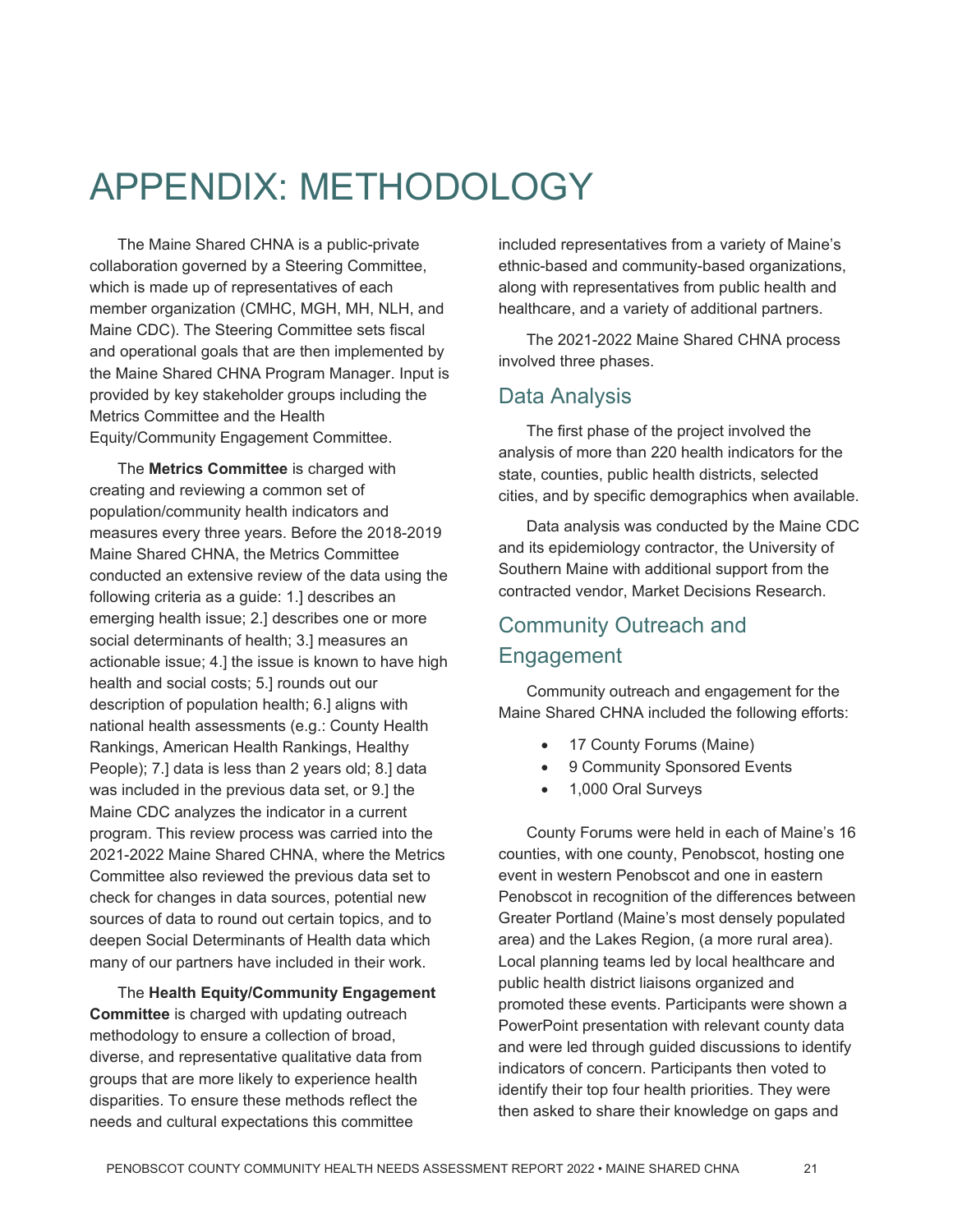assets available in their communities to address each of the top priorities identified.

New this cycle was an expanded effort to reach those who experience systemic disadvantages and therefore experience a greater rate of health disparities. Two types of outreach were piloted. One effort included nine community-sponsored events. The hosts were chosen for their statewide reach.

The communities included:

- Black or African American
- Homeless or formerly homeless
- LGBTQ+ community
- Older adults
- People who are deaf or hard of hearing
- People who live with a disability
- People with low income
- People with a mental health diagnosis
- Youth

These events followed the same methodology as county forums with hosts providing input on the data presentation and leading the effort to recruit participants

Oral surveys were conducted in collaboration with eight ethnic-based community organizations' (ECBO's) community health workers to better reach Maine's immigrant population. There were 1,000 surveys were conducted in either English (32%), Somali, (24%), Arabic (23%), French (8%), Spanish (5%), Lingala (3%), and other languages including Swahili, Maay Maay, Portuguese, Oromo, Eretria, Kirundi, and Amara. When asked for their countries of origin, respondents most commonly cited the United States (212), Iraq (205), Somalia (157), The Democratic Republic of Congo (81), Djibouti (70), Kenya (30), and Mexico (29).

Other countries of origin mentioned included Rwanda, Ethiopia, Angola, Syria, Guatemala, South Africa, Palestine, Puerto Rico, Morocco, Afghanistan, El Salvador, Nigeria, Canada, Burundi, Eritrea, France, Honduras, Uganda, Jamaica, Mali, Gabon, Sudan, Nicaragua, Peru, and Brazil

The survey was an adaptation of the City of Portland's Minority Health Program Survey conducted in 2009, 2011, 2014, and 2018. In 2021, a small group of stakeholders convened to adapt this survey to meet the needs of the Maine Shared CHNA. This group included those who deployed the survey as well as other interested parties.

Groups that piloted these new outreach methods were offered stipends for their time.

Due to concerns related to COVID-19, community engagements efforts were conducted virtually except the event for the deaf or hard of hearing, which was held in a gymnasium at the Governor Baxter School for the Deaf on Mackworth Island. Oral surveys were conducted telephonically or by following current U.S. CDC COVID-19 protocols.

Community engagement was supported by John Snow, Inc. (JSI), who also conducted the initial qualitative analysis. All support materials including Data Profiles and PowerPoints were produced by Market Decisions Research.

#### **Reporting**

Initial analysis for each event and the oral surveys were reviewed by local hosts for accuracy and to ensure the information the community may find sensitive was flagged. Final CHNA reports for the state, each county, and districts were developed in the spring of 2022. Final Reports were written and produced by Market Decisions Research.

In addition to Urban, County, and Health District reports, the County, District, and State level data are also available on an [Interactive Data Portal.](https://www.maine.gov/dhhs/mecdc/phdata/MaineCHNA/maine-interactive-health-data.shtml) The data in the portal is arranged by health topic and provides demographic comparisons, trends over time, definitions, and information on the data sources. Visit [www.mainechna.org](http://www.mainechna.org/) and click on **Interactive Data** in the menu to the left. The Maine Shared CHNA website is hosted by the Maine DHHS. [\(www.mainechna.org\)](http://www.mainechna.org/).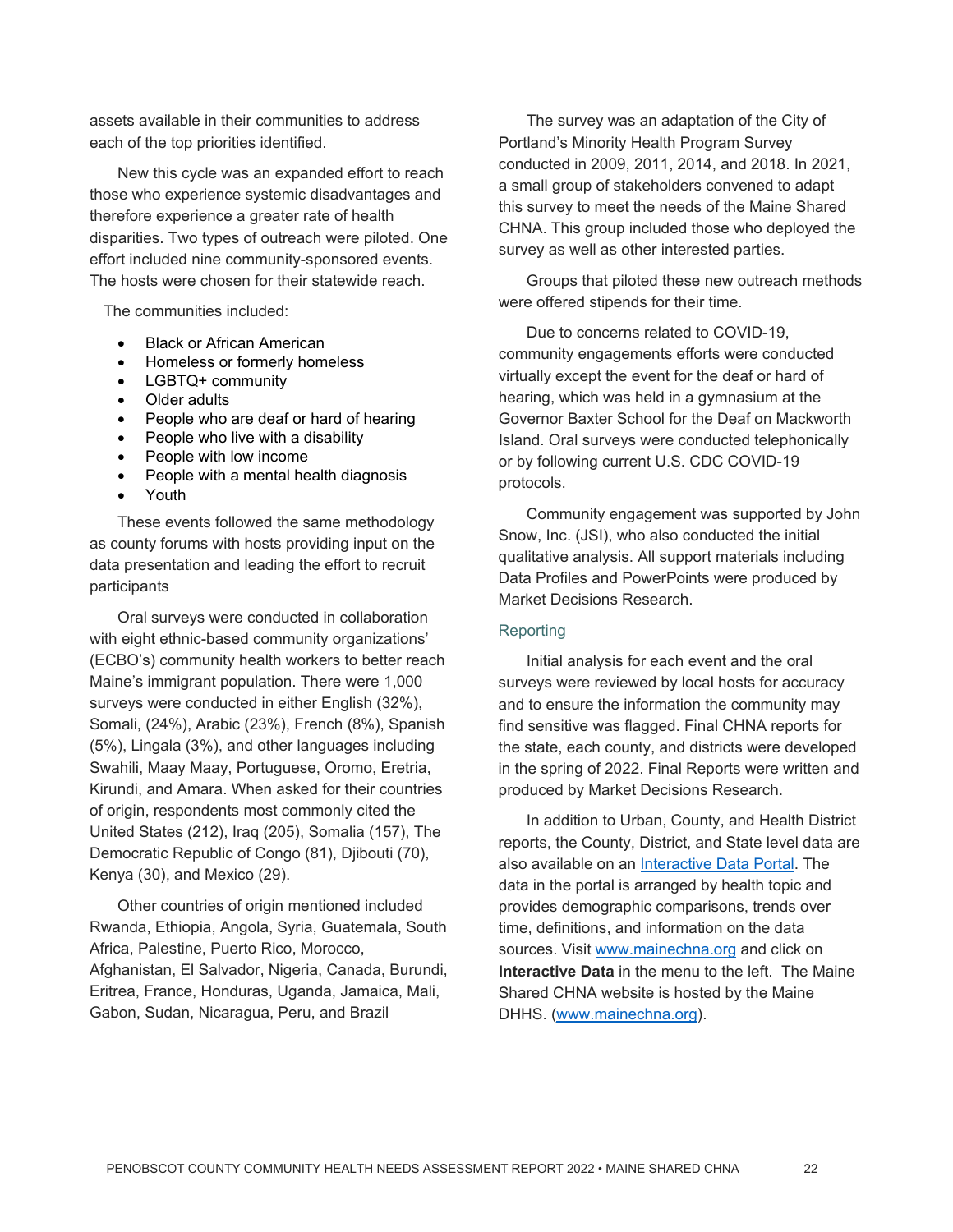One virtual community forum was held in Penobscot County on September 23, 2021, with 113 attendees. Persons from the following organizations representing broad interests of the community who were consulted during the engagement process:

Bangor Public Health and Community Services Center for Community Inclusion & Disability Studies, University of Maine City of Bangor Community Health Leadership Board Community members Downeast Public Health District Eastern Maine Community College Eastern Maine Development Corporation Elliotsville Foundation, Inc. Health Access Network Maine Department of Health and Human Services Midcoast Public Health District Millinocket Regional Hospital Mobilize Katahdin, Millinocket Memorial Library Northeastern Workforce Development Board Northern Light Health Northern Light Acadia Hospital Northern Light Beacon Health Northern Light Eastern Maine Medical Center Northern Light Eastern Maine Medical Center Board of Trustees Northern Light Health Northern Light Home Care & Hospice Office of Child and Family Services, Maine Department of Health and Human Services Partners for Peace Penobscot Community Health Care Penobscot Valley Hospital Penquis Public Health District Penquis Rape Response Services Public Health Nursing, Maine Center for Disease Control and Prevention St. Joseph Healthcare St. Joseph Hospital Town of Dexter United Way of Eastern Maine

For a complete listing of organizations consulted for each of the 10 health equity outreach efforts, please see the Acknowledgements, page 24. The State Report, found on the Maine Shared CHNA website, [www.mainechna.org,](http://www.mainechna.org/) provides a full description of findings by each community-sponsored event.